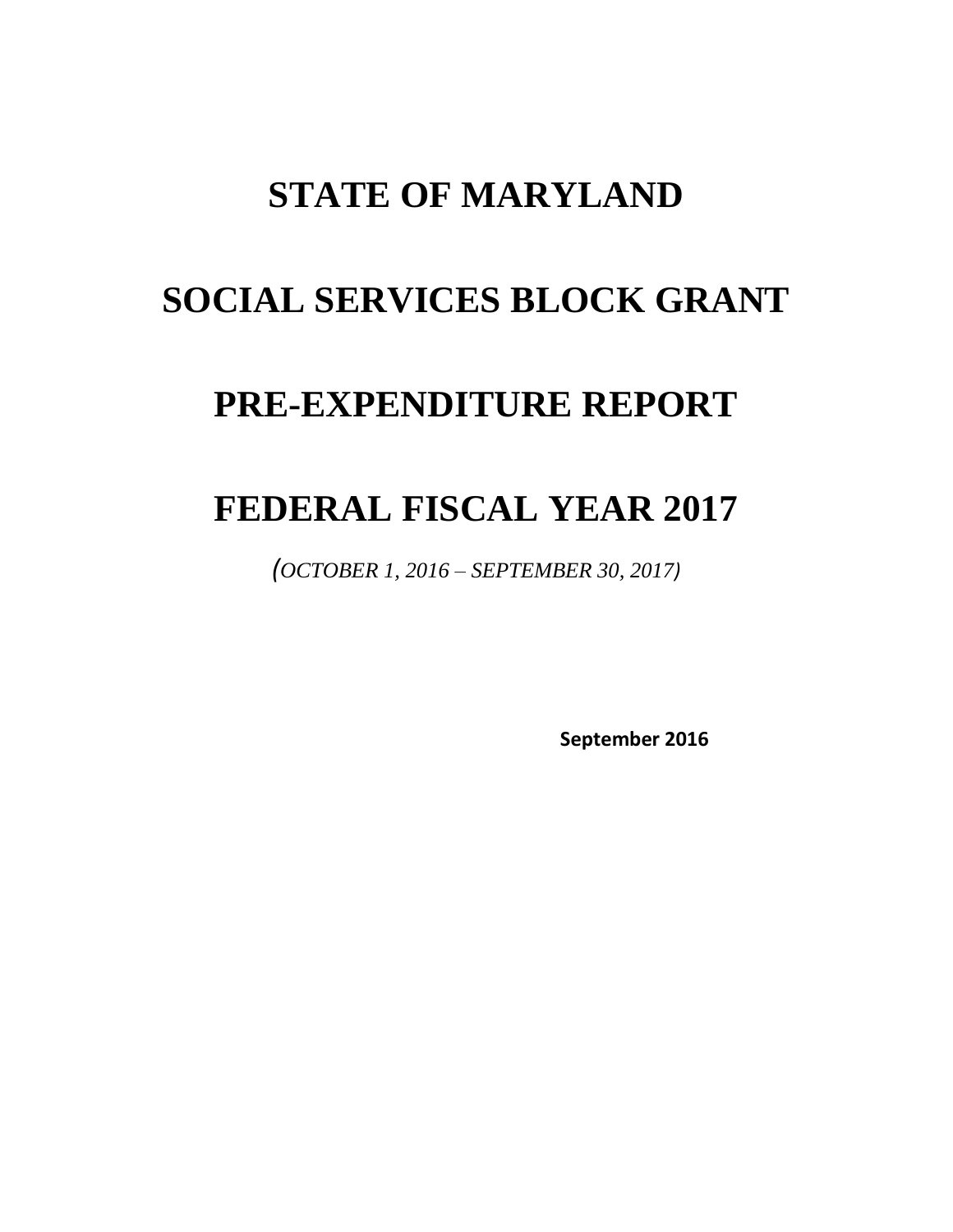## **TABLE OF CONTENTS**

| Section I-III Fiscal Year, Transmittal Letter, Public Inspection | $\overline{2}$ |
|------------------------------------------------------------------|----------------|
|                                                                  | $\mathfrak{2}$ |
|                                                                  | 7              |
|                                                                  | 8              |
|                                                                  | 23             |
|                                                                  | 25             |
|                                                                  | 25             |
|                                                                  | 26             |
|                                                                  | 29             |
| Section VII. Additional Data or Information-Transmittal Letter   | 30             |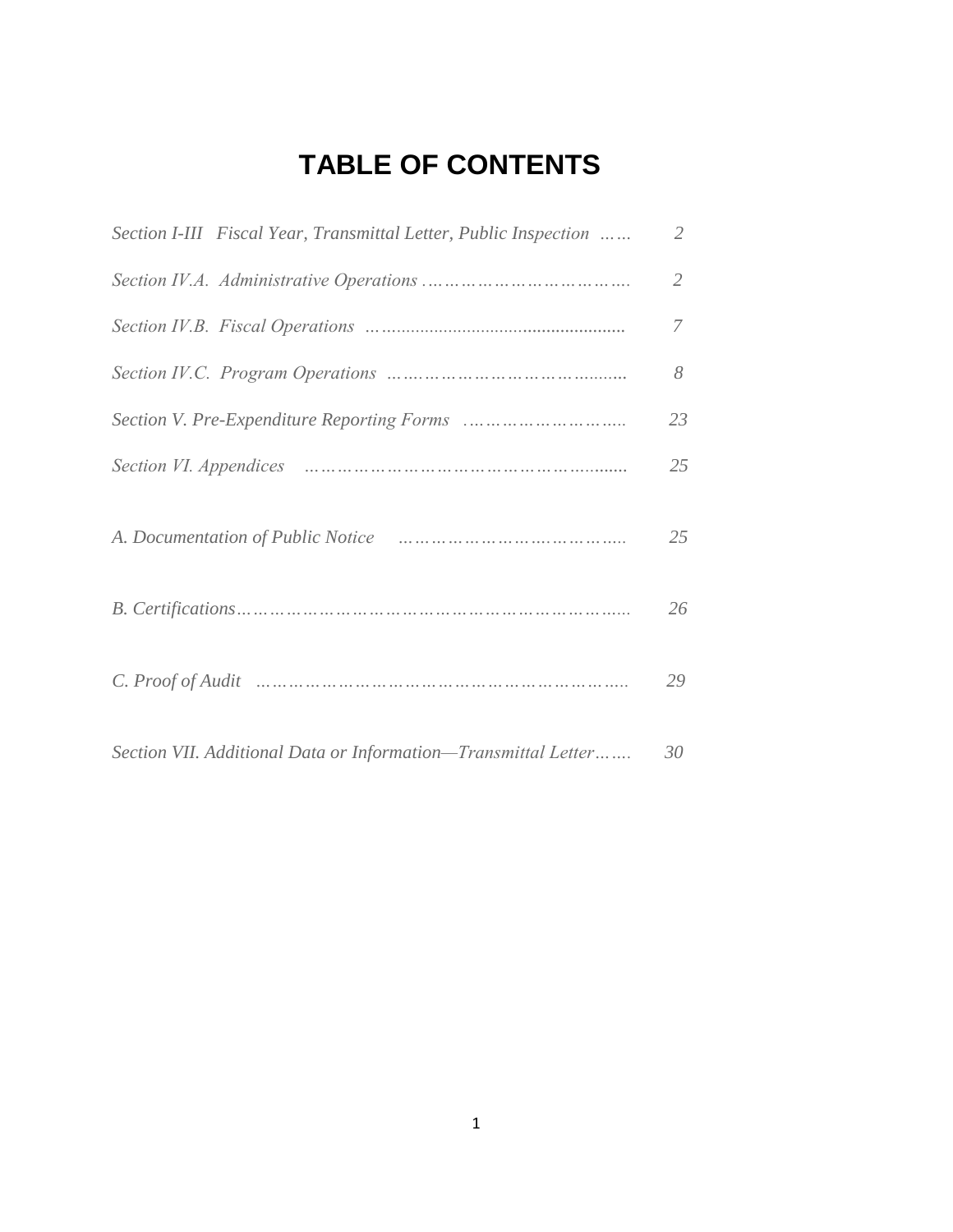I. State/Federal Fiscal Year Covered by the Pre-expenditure Report

The Pre-expenditure Report covers federal fiscal year 2017 which begins on October 1, 2016 and ends on September 30, 2017.

II. Letter of Transmittal

A copy of the Letter of Transmittal from the Maryland Department of Human Resources' Secretary Sam Malhotra to the U.S. Department of Health and Human Services is found in Section VII of this report - Additional Data or Information (as needed).

III. Public Inspection of Pre-Expenditure Report

The State of Maryland made this FY 2017 Pre-expenditure Report available for public inspection and comment by issuing a press release announcing the publication of the draft report and inviting public comment on any aspect of the report prior to finalizing the report. A copy of the Pre-expenditure Report is placed on the Department's web site so that the public may comment on the report during its development and subsequent to its being transmitted to the U.S. Department of Health and Human Services. A copy of the press release is included in Section IV-A of this report – Documentation of Public Hearing (e.g. copies of public hearing notices, letters, newspaper articles etc.)

IV. Narrative Pre-Expenditure Report.

## **A. Administrative Operations**

1. State Administrative Agency

(a) Mission and Responsibilities of the Agency Designated to Administer the Social Services Block Grant Program:

The Maryland Department of Human Resources (Department) is the State agency designated to administer the Social Services Block Grant in Maryland. Within the Department are two administrations that are responsible for the management and administration of the Social Services Block Grant program: the Social Services Administration and the Budget and Finance Administration.

The Social Services Administration supervises all social service programs provided through Maryland's local departments of social services that are intended to: prevent or remedy neglect, abuse, or exploitation of children and adults; preserve, rehabilitate, or reunite families; help children to begin or continue to improve their well-being; prevent children from having to enter out-of-home care when services can enable them to remain safely in their own homes; and, for children who need out-of-home care, provide appropriate placement and permanency services. The Social Services Administration is responsible for policy development, training and staff development, monitoring and evaluation of local department programs, oversight of development and maintenance of the child welfare information system (MD CHESSIE), and all other aspects of program management.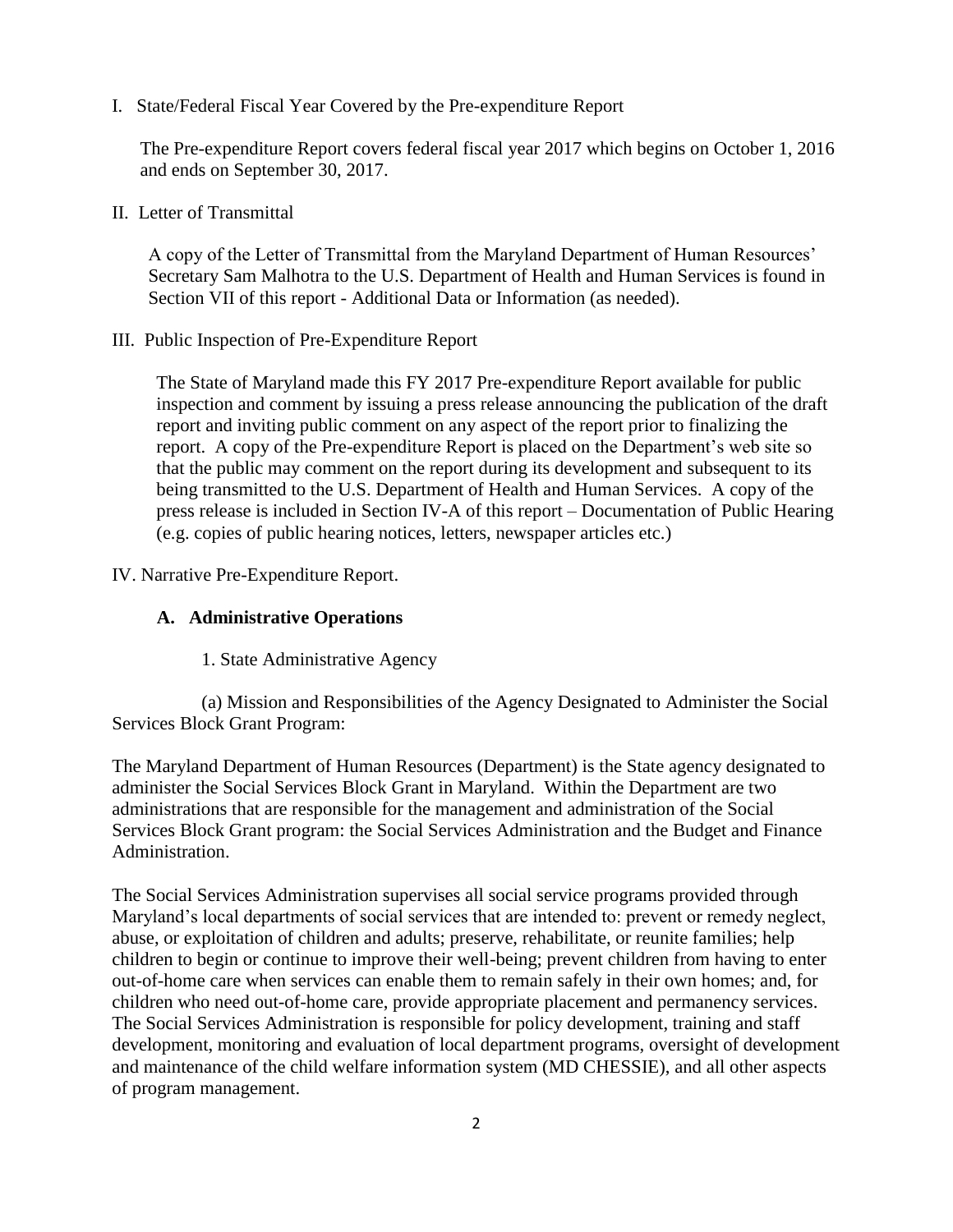The Social Services Administration also supervises social services programs for vulnerable adults and individuals with disabilities. This service delivery system protects vulnerable adults, promotes self sufficiency, and avoids unnecessary institutional care. These services are delivered in a manner that maximizes a person's ability to function independently.

The mission of the Department of Human Resources is to aggressively pursue opportunities to assist people in economic need, provide prevention services, and protect vulnerable children and adults. This mission is based on the following principles:

- 1. Work is indispensable for achieving independence;
- 2. Partnerships and alliances with business and the community are critical to our customers' ability to achieve and maintain independence;
- 3. Families should be the first resource for the emotional and financial support of their children and other family members;
- 4. Assistance is provided to people while honoring individual and group differences; and,
- 5. Empowerment is essential to the provision of human services.

The mission of the Department of Human Resources' Social Services Administration is to support and enable local departments of social services in each of Maryland's jurisdictions, in cooperation with community partners, to employ strategies to prevent child abuse and neglect, protect vulnerable children and adults, support family stability, and promote customer independence. Local departments of social services and the DHR Central Office, through partnerships with families, communities, businesses, and public and private agencies, promote customer independence and protect vulnerable children and adults.

The Department of Human Resources' Office of Budget and Finance also plays an important role in the management of the Social Services Block Grant in Maryland. The mission of the Department's Office of Budget and Finance is to provide quality support services by aggressively seeking to maximize financial and technical resources, to provide leadership in financial and personnel matters, and to prudently manage funds and empower DHR central office, local departments of social services, and community partners to ensure effective and efficient delivery of services. Some services provided through the Office of Budget and Finance are accounting operations, cost allocation, revenue management and overall budget management.

(b) Goals and Objectives of the Agency Administering the Social Services Block Grant Program in Maryland.

Goal #1: Children served by DHR reside in permanent homes.

Objective 1.By fiscal year 2017, the rate of entry into foster care will be 1.4 per 1,000 children under 18.

Objective 2. By fiscal year 2017, 40.5 percent of the children will exit to permanency within 12 months of entry into foster care.

Objective 3. By fiscal year 2017, no more than 12 percent of children who exit out-of-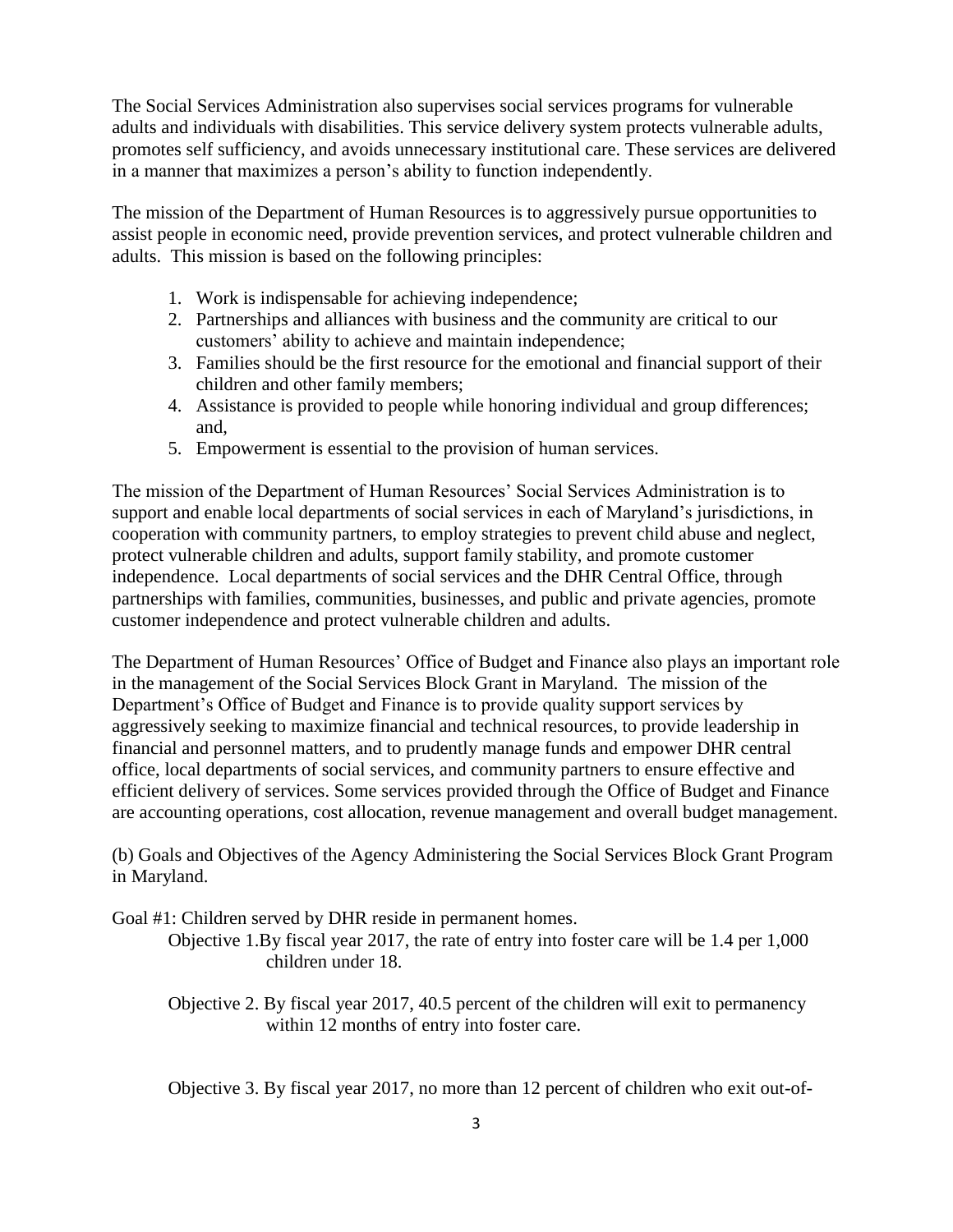home care to reunification with their family of origin will re-enter out-ofhome care within 12 months.

- Objective 4. By fiscal year 2017, of all children who enter foster care in a 12 month period, the rate of placement moves per 1,000 days of foster care will be no more than 4.12.
- Goal # 2: Children served by the Department are safe from abuse and neglect.
	- Objective 1. By fiscal year 2017, 90.9 percent of victims of maltreatment will have no repeat occurrences within 12 months of the first occurrence.
	- Objective 2. By fiscal year 2017, of all children in foster care during a 12 month period, the rate of victimization per 100,000 days of foster care will be no more than 8.5.
- Goal # 3. Individuals served by Adult Services are safe from abuse (including neglect, selfneglect and exploitation).

Objective 1. For fiscal year 2017, 97.90 percent of adult abuse cases will have no recurrence in six months.

Goal #4: Individuals served by Adult Services achieve their maximum level of independence.

- Objective 1. For fiscal year 2017, 98.40 percent of elderly and disabled served by adult services are living at their maximum level of independence in the community.
	- 2. State Offices/Departments
	- (a) State entities receiving support from block grant funding;

Social Services Block Grant funds pay for local department of social services staff to deliver a broad range of social services. These local departments are located in all twenty-four of Maryland's jurisdictions as follows:

Allegany County Department of Social Services 1 Frederick Street Cumberland, Maryland 21502

Anne Arundel County Department of Social Services 80 West Street Annapolis, Maryland 21401

Baltimore City Department of Social Services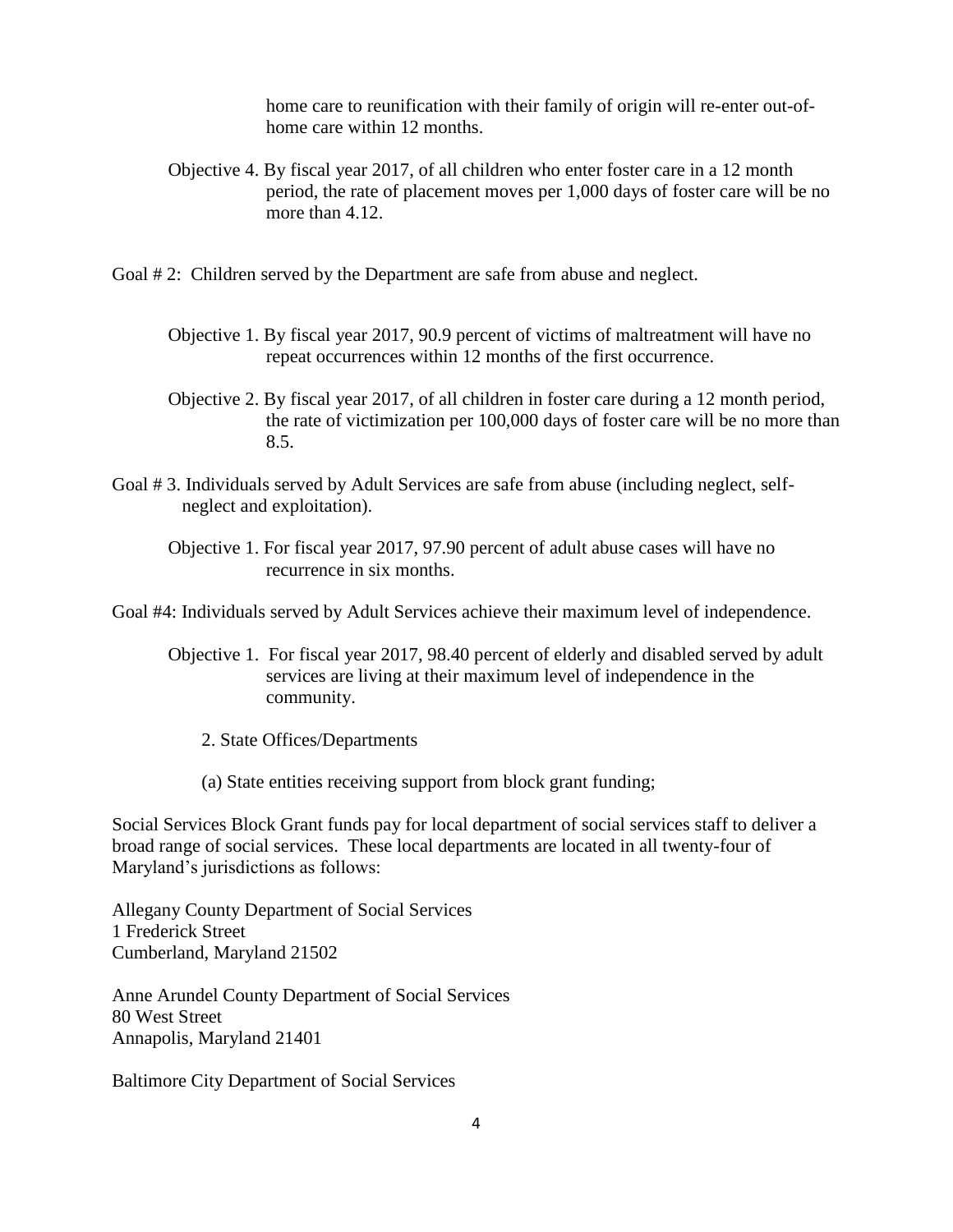1910 North Broadway Baltimore, Maryland 21213

Baltimore County Department of Social Services Drumcastle Government Center 6401 York Road Baltimore, Maryland 21212

Calvert County Department of Social Services 200 Duke Street Prince Frederick, Maryland 20678

Caroline County Department of Social Services 207 South Third Street Denton, Maryland 21629

Carroll County Department of Social Services 1232 Tech Court Westminster, Maryland 21157

Cecil County Department of Social Services Elkton District Court/Multi-Service Building 170 East Main Street Elkton, Maryland 21921

Charles County Department of Social Services 200 Kent Avenue La Plata, Maryland 20646

Dorchester County Department of Social Services 627 Race Street Cambridge, Maryland 21613

Frederick County Department of Social Services 100 East All Saints Street Frederick, Maryland 21701

Garrett County Department of Social Services 12578 Garrett Highway Oakland, Maryland 21550

Harford County Department of Social Services 2 South Bond Street, Suite 300 Bel Air, Maryland 21014

Howard County Department of Social Services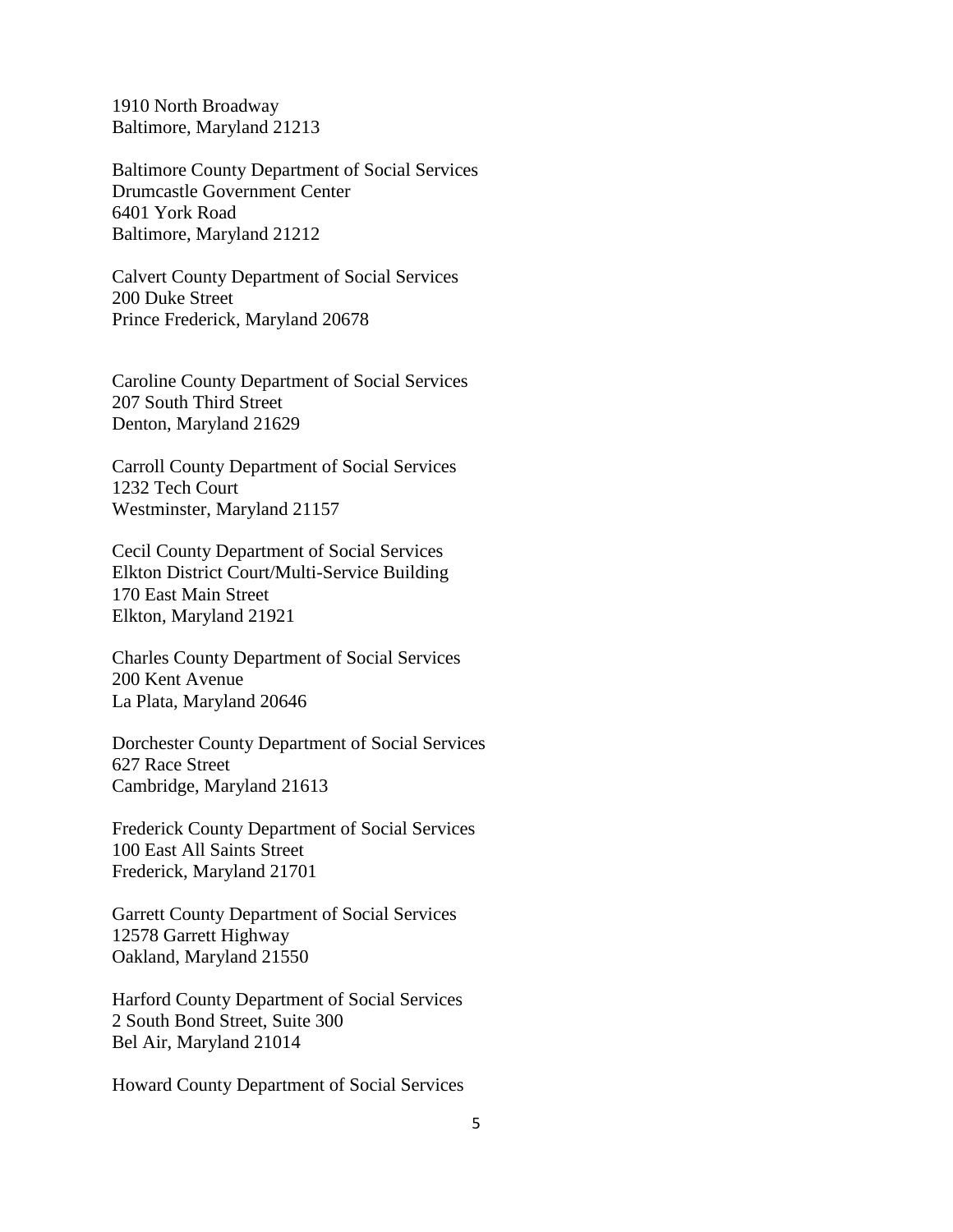7121 Columbia Gateway Drive Columbia, Maryland 21046

Kent County Department of Social Services 350 High Street P.O. Box 670 Chestertown, Maryland 21620

Montgomery County Health and Human Services 401 Hungerford Drive,  $5^{th}$  Floor Rockville, Maryland 20850

Prince George's County Department of Social Services 805 Brightseat Road Landover, Maryland 20785

Queen Anne's County Department of Social Services 125 Comet Drive Centreville, Maryland 21617

Somerset County Department of Social Services 30397 Mt. Vernon Road Princess Anne, Maryland 21853

St. Mary's County Department of Social Services 12110 Leonard Hall Drive Leonardtown, Maryland 20650

Talbot County Department of Social Services 301 Bay Street Easton, Maryland 21601

Washington County Department of Social Services 122 North Potomac Street Hagerstown, Maryland 21740

Wicomico County Department of Social Services 201 Baptist Street, Suite 27 Salisbury, Maryland 21801

Worcester County Department of Social Services 299 Commerce Street Snow Hill, Maryland 21863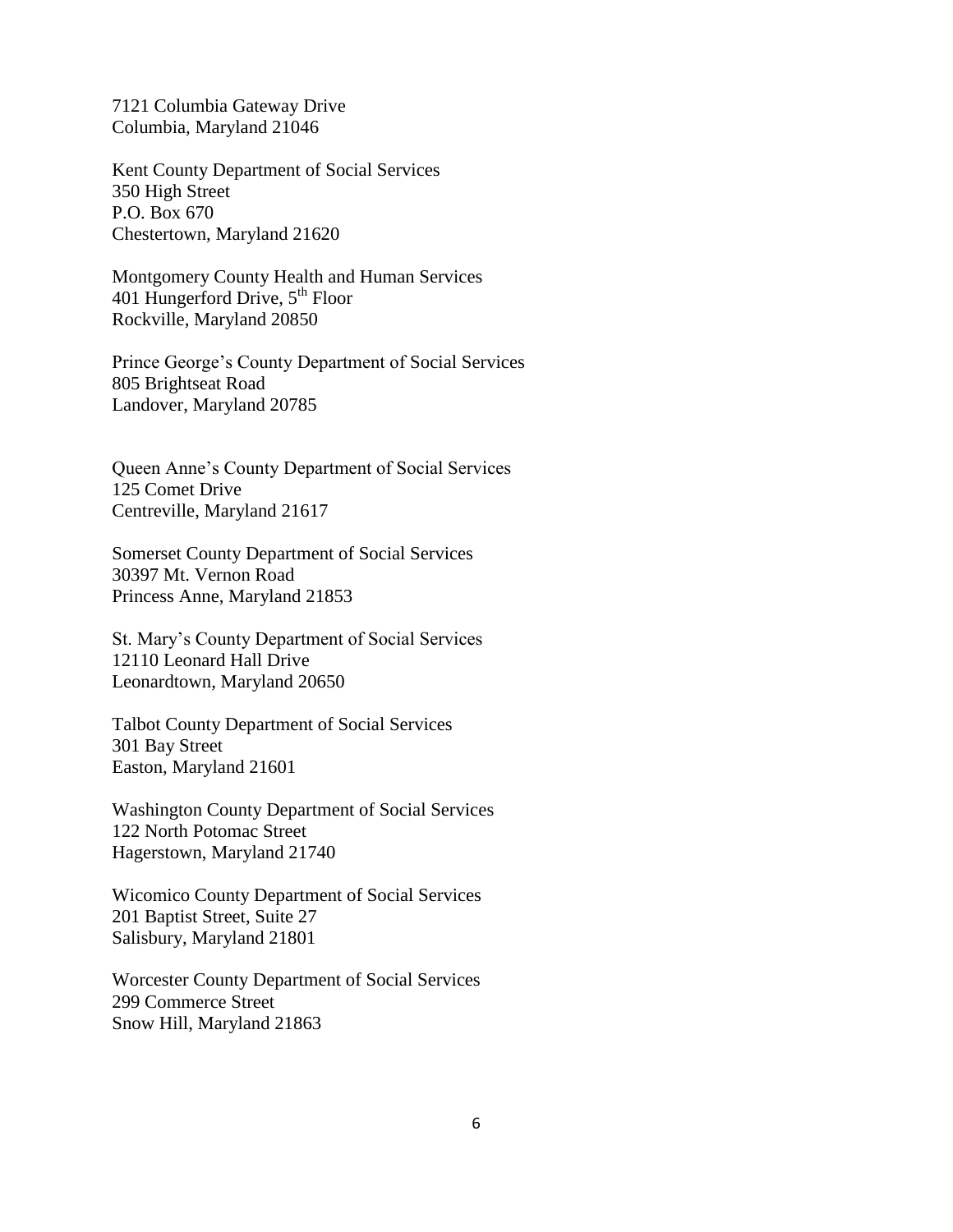- 2. A brief description of the services provided by the entities receiving block grant funds:
	- 1. Adoption: This includes services that develop family resources for children who cannot safely be reunified with their birth parent(s) or extended birth families. Services include the study and evaluation of the children and their needs, adoptive family recruitment, development and selection, pre and post placement services and post finalization services.
	- 2. Adult Protective Services: These services are designed to prevent or remedy neglect, abuse or exploitation of persons 18 and over who lack the physical or mental capacity to provide for their daily needs.
	- 3. Certified Adult Residential Environments (CARE); these services are designed to provide protective housing for adults with mental illnesses and functional disabilities.
	- 4. Child Protective Services: These are specialized services provided to children alleged to have been abandoned or neglected or abused (physically, sexually and/or mentally) by their parents or caregivers.
	- 5. In-Home Services: These are family preservation programs specifically to identify families in crisis whose children are at risk of Out-of-Home Placement. Family preservation actively seeks to obtain or directly provide the critical services needed to enable the family to remain together in a safe and stable environment. Maryland provides three programs: Services to Families with Children Intake (SFC-I), Consolidated In-Home Services (CIHS), and Interagency Family Preservation Services (IFPS).
	- 6. Foster Care: These services provide temporary out-of-home placements for children who have been abused, neglected, abandoned or are at high risk of serious harm or dependency and require out-of-home care as a result.
	- 7. Kinship Care: These are services to children, parents and relatives when the child is in the custody of the local department and placed in the home of a relative who is not a licensed foster parent. Relative placement is seen as the first alternative permanency plan when reunification with the biological parent is not possible.
	- 8. In-Home Aide Services: These are ancillary services that provide home based assistance to adults with disabilities or families with children served by another social services program such as Social Services to Adults or Child Protective Services.
	- 9. Social Services to Adults: This are case management services designed to assist elderly and disabled adults, aged 18 or older, to obtain needed home and community based long term care services, equipment and programs.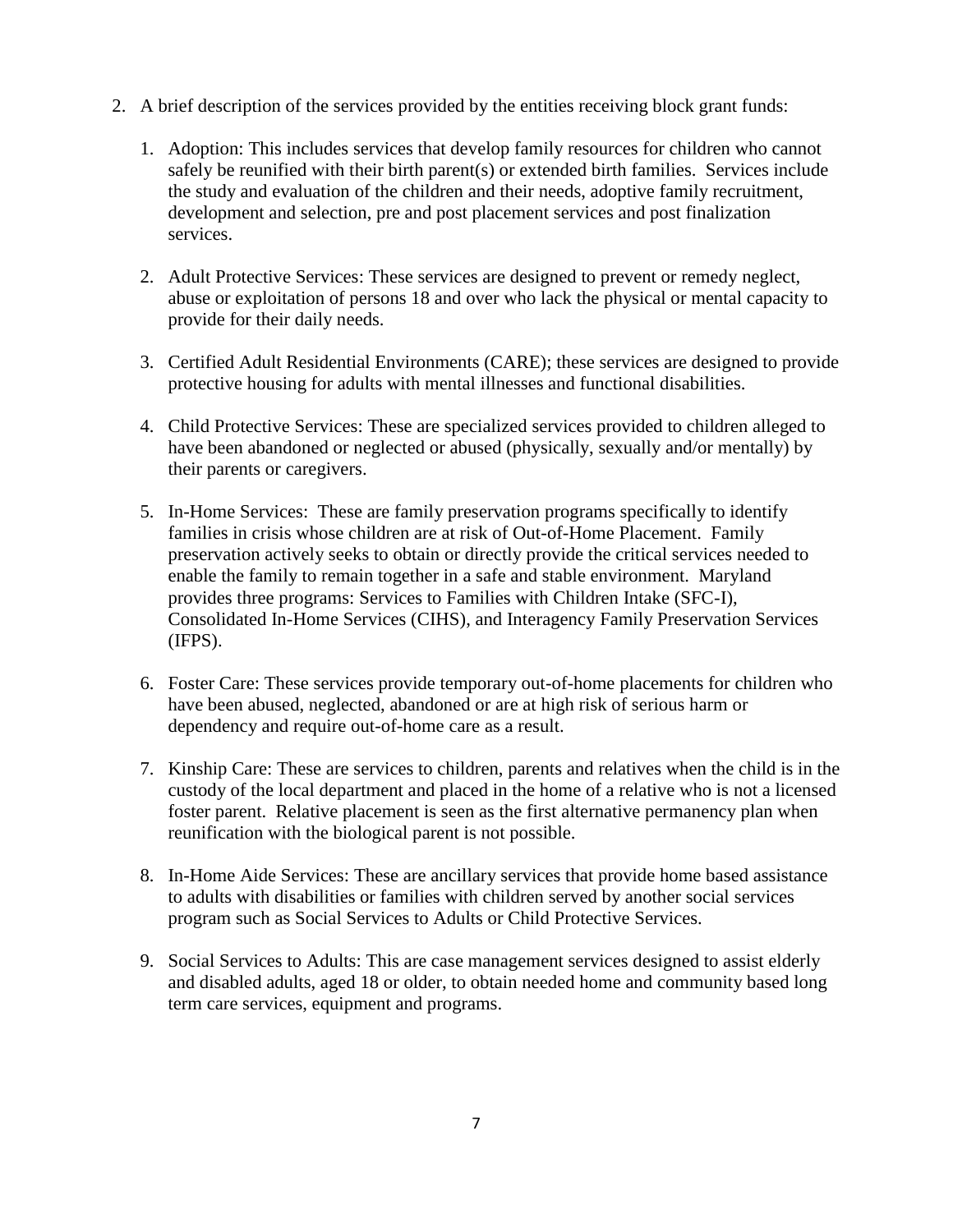## **B. Fiscal Operations**

1. Describe the State's criteria for allocation of SSBG funds to State entities.

SSBG funds are not allocated to State entities but are allocated within the Department of Human Resources (Maryland's welfare agency). Maryland allocates SSBG funds based on expenditure trends of eligible projected expenditures within its social services programs.

2. Describe the planning process for determining the State's use and distribution of SSBG funds.

Maryland's use and distribution of SSBG funds is linked to the optimum use of various funding streams to which the state has access. As the State's welfare agency, SSBG funds are part of the funding matrix tied to the Social Services Time Study. In addition, Maryland makes use of the 10% Temporary Assistance to Needy Families (TANF) transfer to expand the funding available to children and families served by the SSBG.

3. Description of Financial Operations System

(a) Description of the State's process of assigning costs:

All Social Services Block Grant expenditures are within the Department of Human Resources (DHR). As the single state agency responsible for the administration of one or more of the State Plans for public assistance (Title IV-A – TANF since 1996, IV-B, IV-E, and IV-D of the Social Security Act), DHR has a public assistance cost allocation plan in lieu of an indirect cost rate added to direct costs. Our public assistance cost allocation plan is submitted to and approved quarterly by the Division of Cost Allocation (DCA) of the U.S. Department of Health and Human Services (DHHS). The plan is a narrative description of the methods and procedures used in identifying, measuring and allocating costs. All costs incurred by DHR, with the exception of expenditures for financial assistance – food stamps, cash assistance, foster care and maintenance payments are included in our cost allocation plan by cost center.

(b) Describe the State's method of calculating costs:

All Social Services Block Grant expenditures are calculated based on a random moment time study.

## **C. Program Operations**

1. SSBG Statutory Goals the State plans to achieve

See Section IV. A. 2. (b). This section includes a description of each of the services provided through SSBG funding and the relationship of each service to one or more of the five statutory goals of the Social Services Block Grant.

- 2. Characteristics of Individuals to be served
	- (a) Definitions of child, adult and family: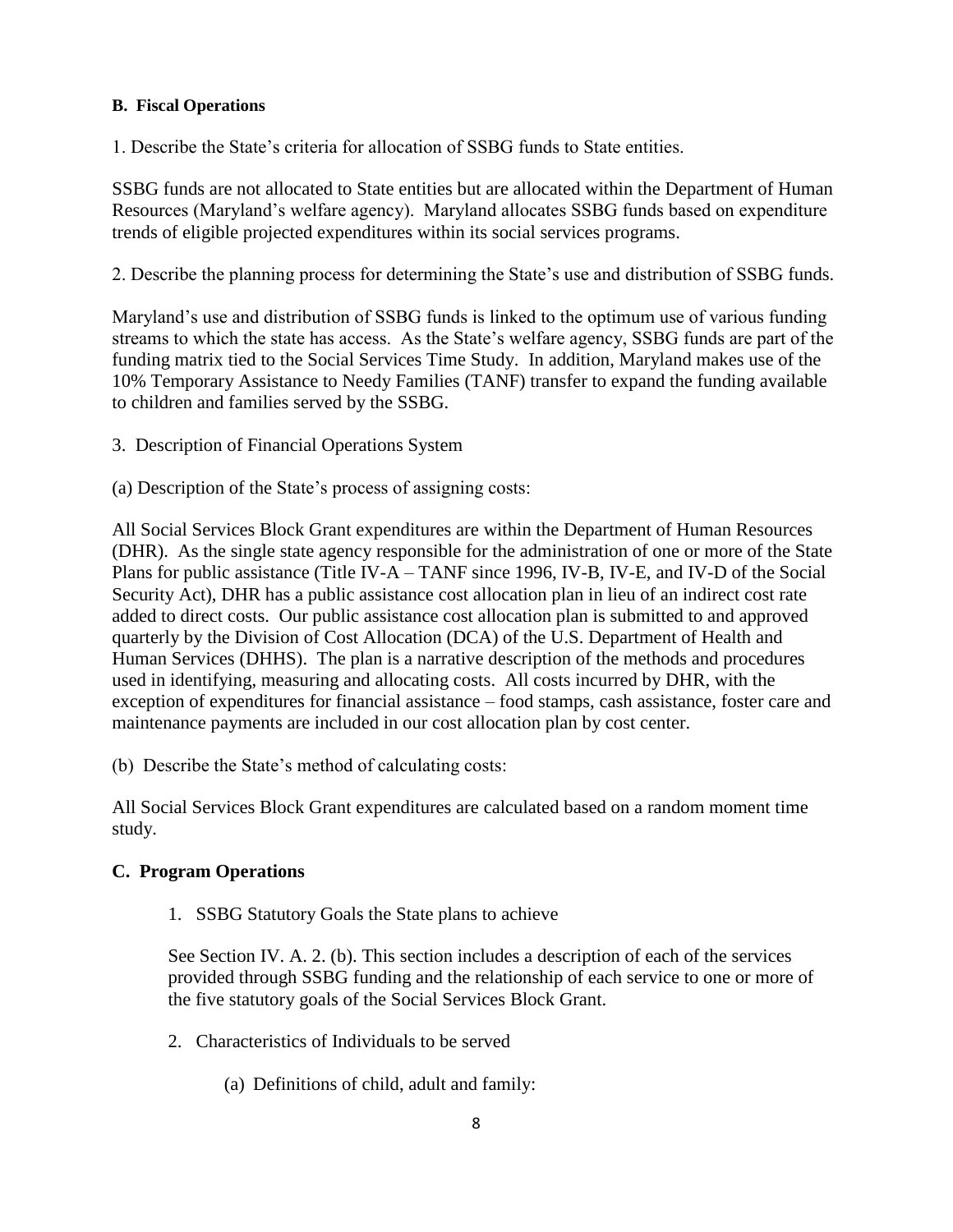"Child' means an individual under 18 years of age.

"Adult" means an individual 18 years of age and older.

"Family" means:

- One or more parents and children related by blood, marriage, or adoption, and residing in the same household; or

- A parent substitute, such as a related or unrelated caregiver or legal guardian, who has responsibility for the 24-hour care and supervision of a child.

- (b) Eligibility Criteria:
	- 1. Adoption Services: These services are provided without regard to income.
	- 2. Adult Protective Services are provided without regard to income.
	- 3. The Certified Adult Residential Environments (CARE) program has no income eligibility limits.
	- 4. Child Protective Services are provided without regard to income.
	- 5. In-Home Services include Services to Families with Children-Intake, Consolidated In-Home Services, Interagency Family Preservation Services which are provided without regard to income..
	- 6. Foster Care Services are provided to any family in need of them.
	- 5. Kinship Care is provided without regard to income.
	- 6. In-Home Aide Services are provided to applicants without regard to income; however, fees are charged to those with income above 80% of the State Median Income. (see the chart under IV.2.C. below)
	- 9. Social Services to Adults are provided without regard to income for aged individuals (over 65). Non-Aged adults with income below 80% of the State Median Income adjusted for family size are eligible for this service.
- (c) Income Guidelines: The following income guidelines and fee schedules are used for certain SSBG funded programs and services: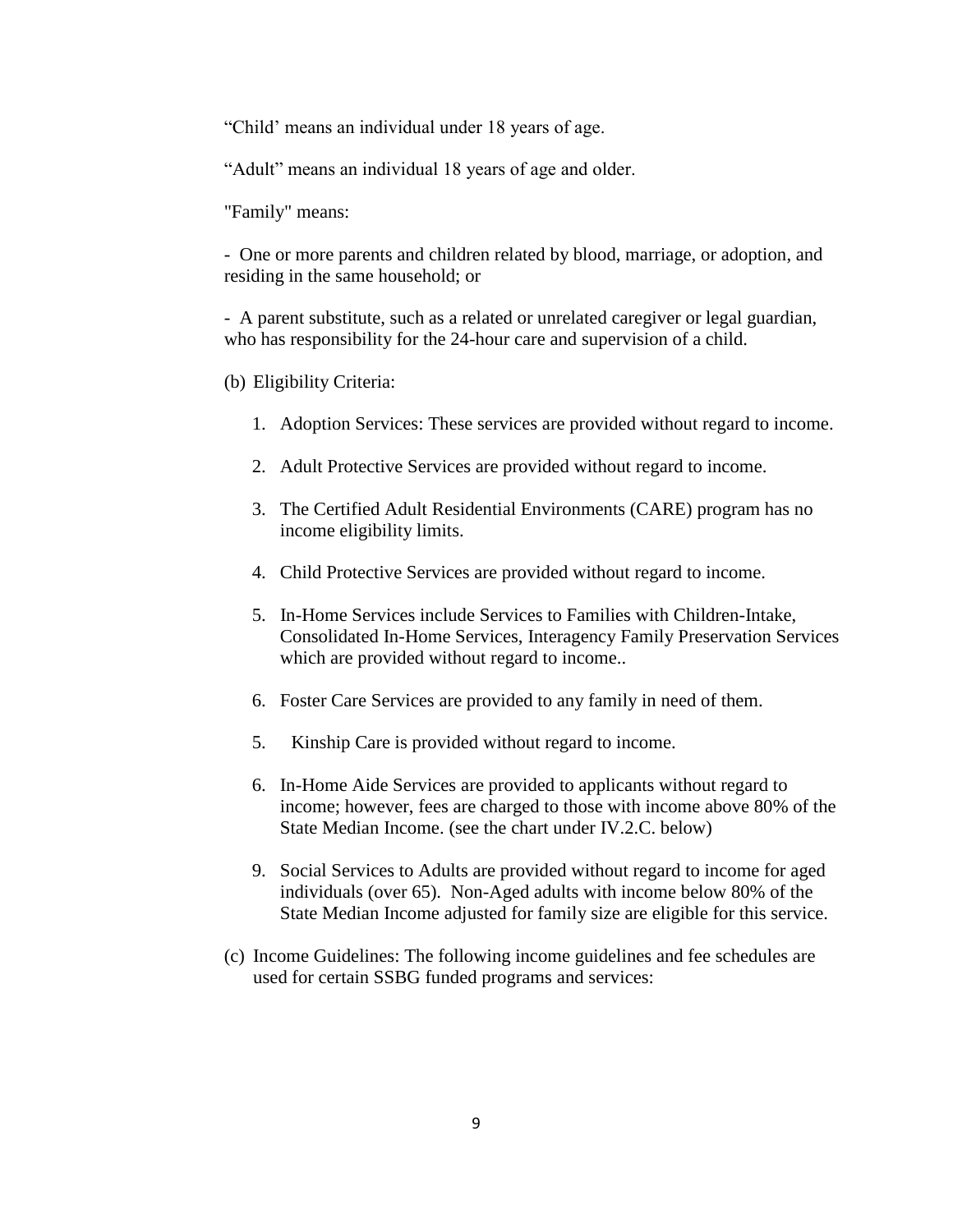## State Median Income Table

## **FFY 201 (9/1/16 - 9/30/17) State Median Income State of Maryland**

Based on Low Income Home Energy Assistance Program (LIHEAP) Regulation\* published by HHS' Children & Family Administration on 7-15-2016

Income by Family Size for the period July 1, 2016 through June 30, 2017.

|                            | <b>Median</b> |          |          |          |           |           |
|----------------------------|---------------|----------|----------|----------|-----------|-----------|
| <b>Family Size/Percent</b> | <b>Income</b> | 40%      | 50%      | 60%      | 80%       | 115%      |
| 1 person---(52%)           | \$56,816      | \$22,726 | \$28,408 | \$34,090 | \$45,453  | \$65,339  |
| 2 persons--(68%)           | \$74,298      | \$29,719 | \$37,149 | \$44,579 | \$59,439  | \$85,443  |
| 3 persons--(84%)           | \$91,780      | \$36,712 | \$45,890 | \$55,068 | \$73,424  | \$105,547 |
| 4 persons--(100%)          | \$109,262     | \$43,705 | \$54,631 | \$65,557 | \$87,410  | \$125,651 |
| 5 persons--(116%)          | \$126,744     | \$50,698 | \$63,372 | \$76,046 | \$101,395 | \$145,756 |
| 6 persons--(132%)          | \$144,226     | \$57,690 | \$72,113 | \$86,536 | \$115,381 | \$165,860 |
| 7 persons--(135%)          | \$147,504     | \$59,001 | \$73,752 | \$88,502 | \$118,003 | \$169,629 |
| 8 persons--(138%)          | \$150,782     | \$60,313 | \$75,391 | \$90,469 | \$120,625 | \$173,399 |
| 9 persons--(141%)          | \$154,059     | \$61,624 | \$77,030 | \$92,436 | \$123,248 | \$177,168 |
| 10 persons--(144%)         | \$157,337     | \$62,935 | \$78,669 | \$94,402 | \$125,870 | \$180,938 |

For each additional family member above 10 persons, add \$3,288 to the median income for a family of 10.

\*Title XXVI Section 2603 (11) of the Omnibus Budget Reconciliation Act of 1981 (97 as amended) requires the US Department of Health and Human Services (HHS) produce income criteria for use in determining eligibility for the Low Income Home Energy Assistance Program (LIHEAP).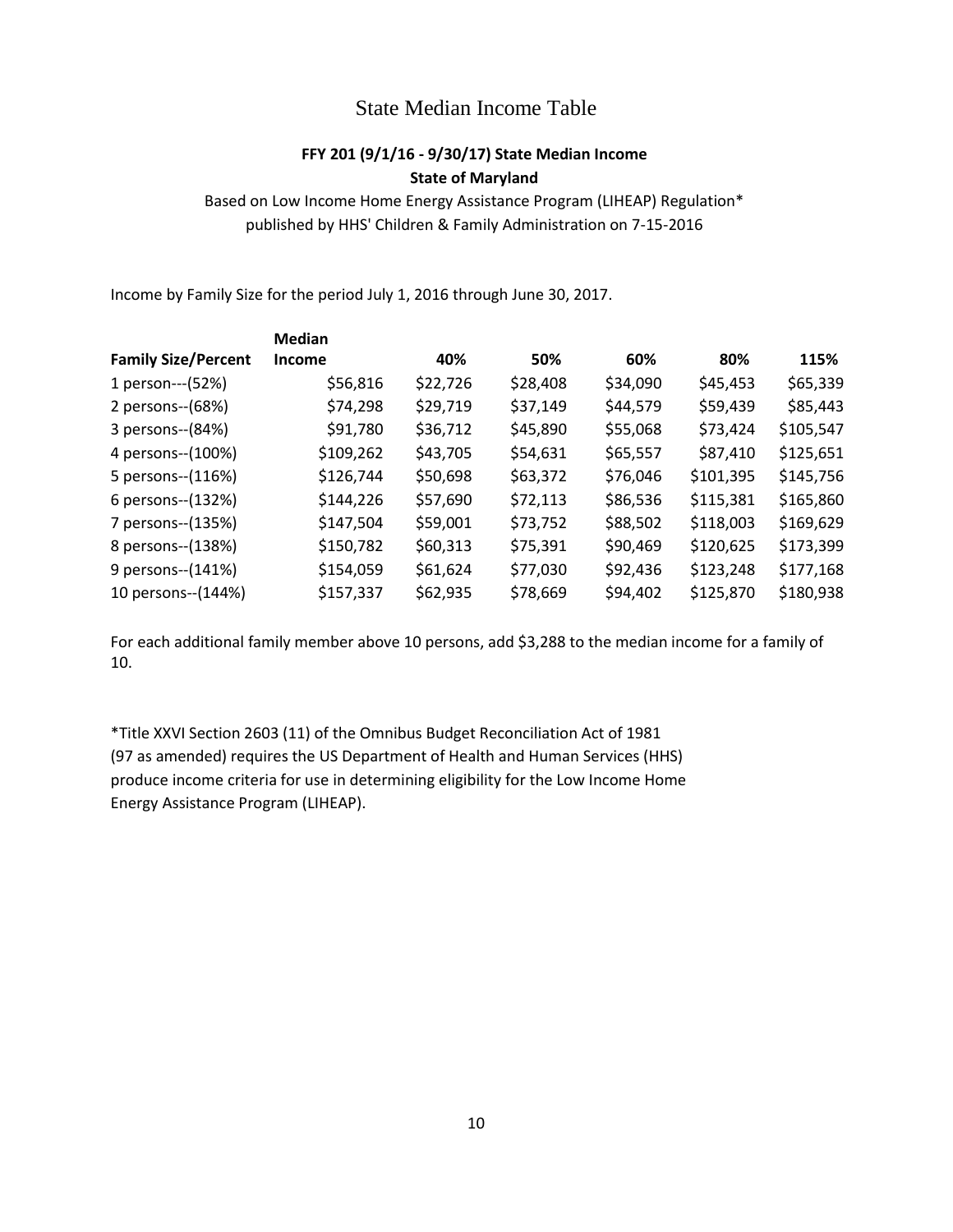#### **IN-HOME AIDE SERVICES FEE SCHEDULE**

| [Fees start at 80 % of the 2015 State Median Income.] |  |
|-------------------------------------------------------|--|
|-------------------------------------------------------|--|

| Household Size         |                    | 1                  | $\overline{2}$     | 3                  | $\overline{4}$     | 5                  | 6                  | $\boldsymbol{7}$  | $8\,$            | 9                |
|------------------------|--------------------|--------------------|--------------------|--------------------|--------------------|--------------------|--------------------|-------------------|------------------|------------------|
| ANNUAL INCOME          |                    | PER                | ${\tt PER}$        | PER                | PER                | PER                | ${\tt PER}$        | PER               | PER              | PER              |
|                        |                    |                    |                    |                    |                    |                    |                    |                   |                  |                  |
|                        |                    |                    |                    |                    |                    |                    |                    |                   |                  |                  |
| <b>FROM</b>            | <b>TO</b>          | <b>HOUR</b>        | <b>HOUR</b>        | <b>HOUR</b>        | <b>HOUR</b>        | <b>HOUR</b>        | <b>HOUR</b>        | <b>HOUR</b>       | <b>HOUR</b>      | <b>HOUR</b>      |
|                        |                    |                    |                    |                    |                    |                    |                    |                   |                  |                  |
| \$45,453               | 50,113             | \$2.00             |                    |                    |                    |                    |                    |                   |                  |                  |
| \$50,114               | 54,775             | \$2.65             |                    |                    |                    |                    |                    |                   |                  |                  |
| \$54,776               | 59,437             | \$3.30             |                    |                    |                    |                    |                    |                   |                  |                  |
| \$59,438               | 64,099             | \$3.95             | \$2.00             |                    |                    |                    |                    |                   |                  |                  |
| \$64,100               | 68,761             | \$4.60             | \$2.65             |                    |                    |                    |                    |                   |                  |                  |
| \$68,762               | 73,423             | \$5.25             | \$3.30             |                    |                    |                    |                    |                   |                  |                  |
| \$73,424               | 78,084             | \$5.90             | \$3.95             | \$2.00             |                    |                    |                    |                   |                  |                  |
| \$78,085               | 82,746             | \$6.55             | \$4.60             | \$2.65             |                    |                    |                    |                   |                  |                  |
| \$82,747               | 87,408             | \$7.20             | \$5.25             | \$3.30             |                    |                    |                    |                   |                  |                  |
| \$87,409               | 92,070             | \$7.85             | \$5.90             | \$3.95             | \$2.00             |                    |                    |                   |                  |                  |
| \$92,071               | 96,732             | \$8.50             | \$6.55             | \$4.60             | \$2.65             |                    |                    |                   |                  |                  |
| \$96,733               | 101,393            | \$9.15             | \$7.20             | \$5.25             | \$3.30             |                    |                    |                   |                  |                  |
| \$101,394              | 106,055            | \$9.80             | \$7.85             | \$5.90             | \$3.95             | \$2.00             |                    |                   |                  |                  |
| \$106,056              | 110,717            | \$10.45            | \$8.50             | \$6.55             | \$4.60             | \$2.65             |                    |                   |                  |                  |
| \$110,718              | 115,379            | \$11.10            | \$9.15             | \$7.20             | \$5.25             | \$3.30             |                    |                   |                  |                  |
| \$115,380              | 118,001            | \$11.75            | \$9.80             | \$7.85             | \$5.90             | \$3.95             | \$2.00             |                   |                  |                  |
| \$118,002              | 120,623            | \$12.40            | \$10.45            | \$8.50             | \$6.55             | \$4.60             | \$2.65             | \$2.00            |                  |                  |
| \$120,624              | 123,246            | \$13.05            | \$11.10            | \$9.15             | \$7.20             | \$5.25             | \$3.30             | \$2.65            | \$2.00           |                  |
| \$123,247              | 125,868            | \$13.70            | \$11.75            | \$9.80             | \$7.85             | \$5.90             | \$3.95             | \$3.30            | \$2.65           | \$2.00           |
| \$125,869              | 128,490            | \$14.35            | \$12.40            | \$10.45            | \$8.50             | \$6.55             | \$4.60             | \$3.95            | \$3.30           | \$2.65           |
| \$128,491              | 131,113            | \$15.00            | \$13.05            | \$11.10            | \$9.15             | \$7.20             | \$5.25             | \$4.60            | \$3.95           | \$3.30           |
| \$131,114              | 133,735            | \$15.65            | \$13.70            | \$11.75            | \$9.80             | \$7.85             | \$5.90             | \$5.25            | \$4.60           | \$3.95           |
| \$133,736              | 136,357            | \$16.30            | \$14.35            | \$12.40            | \$10.45            | \$8.50             | \$6.55             | \$5.90            | \$5.25           | \$4.60           |
| \$136,358              | 138,979            | \$16.95            | \$15.00            | \$13.05            | \$11.10            | \$9.15             | \$7.20             | \$6.55            | \$5.90           | \$5.25           |
| \$138,980              | 141,602            | \$17.60            | \$15.65            | \$13.70            | \$11.75            | \$9.80             | \$7.85             | \$7.20            | \$6.55           | \$5.90           |
| \$141,603              | 144,224            | \$18.25            | \$16.30            | \$14.35            | \$12.40            | \$10.45            | \$8.50             | \$7.85            | \$7.20           | \$6.55           |
| \$144,225              | 146,846            | \$18.90            | \$16.95            | \$15.00            | \$13.05            | \$11.10            | \$9.15             | \$8.50            | \$7.85           | \$7.20           |
| \$146,847              | 149,468            | \$19.55            | \$17.60            | \$15.65            | \$13.70            | \$11.75            | \$9.80             | \$9.15            | \$8.50           | \$7.85           |
| \$149,469<br>\$152,092 | 152,091<br>154,714 | \$20.20<br>\$20.20 | \$18.25<br>\$18.90 | \$16.30<br>\$16.95 | \$14.35<br>\$15.00 | \$12.40<br>\$13.05 | \$10.45<br>\$11.10 | \$9.80<br>\$10.45 | \$9.15<br>\$9.80 | \$8.50<br>\$9.15 |
|                        |                    |                    |                    |                    |                    |                    |                    |                   |                  |                  |

3. Types of Activities to be supported

a. Services and Activities to be provided using SSBG Funds:

Maryland provides a broad range of social service programs that support the broad statutory goals of the Social Services Block Grant. The five SSBG goals are:

- 1. Achieving or maintaining economic self-support to prevent, reduce, or eliminate dependency;
- 2. Achieving or maintain self-sufficiency, including reduction or prevention of dependency;
- 3. Preventing or remedying neglect, abuse or exploitation of children and adults unable to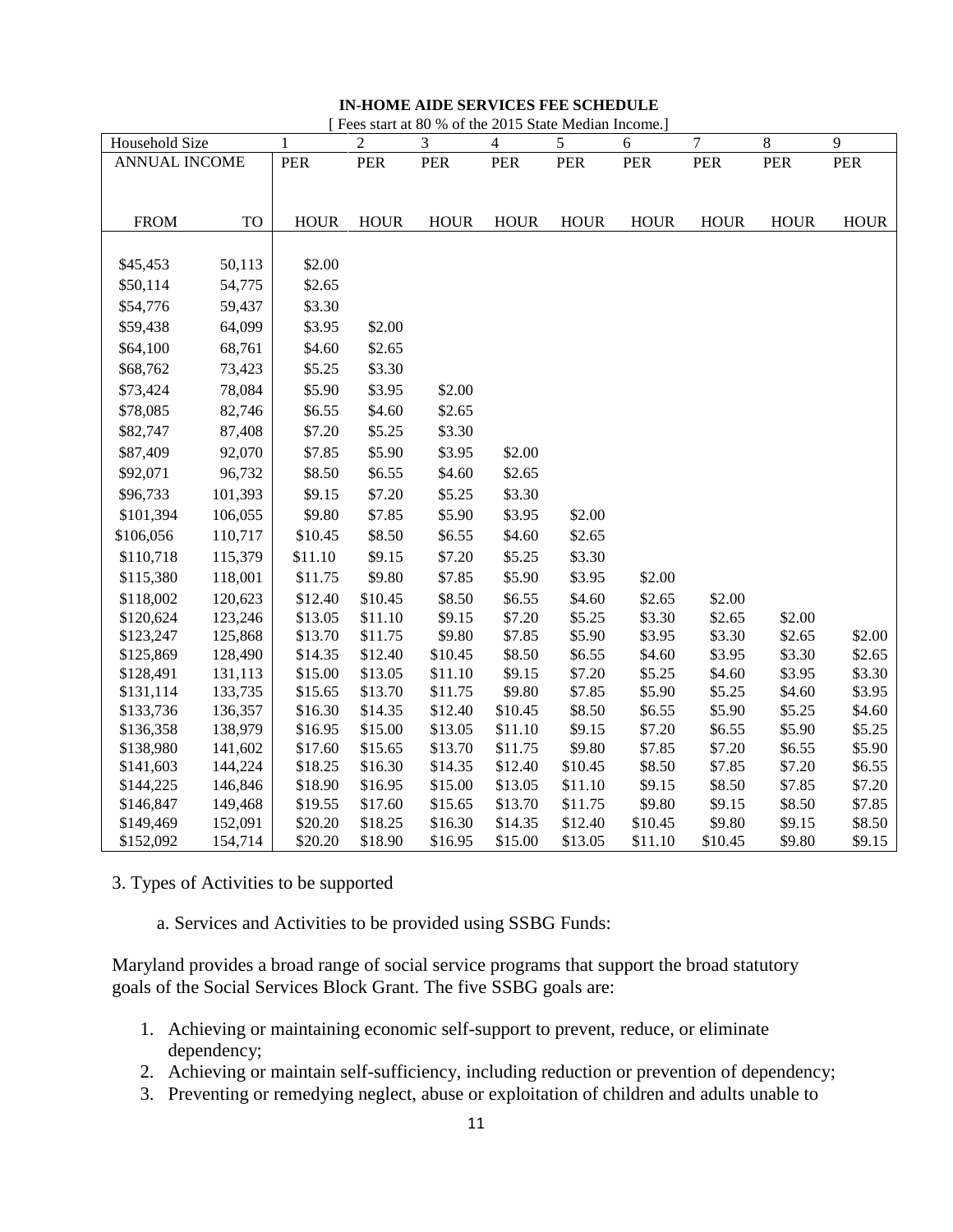protect their own interests, or preserving, rehabilitating or reuniting families;

- 4. Preventing or reducing inappropriate institutional care by providing community-based care, or other forms of less intensive care; and
- 5. Securing referral or admission for institutional care when other forms of care are not appropriate, or providing services to individuals in institutions.

The services provided in Maryland and the statutory goals each service supports are as follows:

**Adoption** provides the services required when attempts at maintaining or reunifying the child with birth parent(s) or other relatives have been unsuccessful, and the need for a safe, stable, and permanent family through adoption is indicated. Most of the children needing adoption services are (1) school aged, (2) members of a minority group, (3) members of sibling groups that must remain together, and/or (4) have physical, emotional, or mentally-handicapping conditions.

Services include: the study and evaluation of children and their needs; adoptive family recruitment, development and selection; pre- and post-placement services; and post-finalization services. Referral to legal services, court-related services necessary to finalize an adoption, and processing of an adoption subsidy and/or reimbursement for one-time-only expenses associated with the adoption of a special needs child are additional services provided. These services are provided regardless of income. Priority for service to prospective adoptive parents is given to families who are potential resources for Maryland children awaiting adoption. No fee is charged for regular adoption services.

Adoption Search, Contact and Reunion Services allow interested birth relatives to request a confidential search to obtain information from other birth relatives separated through adoption. In order to utilize Adoption Search, Contact & Reunion Services, the adoption must have been conducted through a Maryland Court. Individuals that can request Adoption Search, Contact and Reunion Services include adult adoptees, 21 years or older and not living with a minor adopted birth sibling; a sibling, defined as a brother or sister, who also is at least 21 years old and was adopted; and birth parents. Individuals interested in these services can contact the Department to request an application. No fee is charged for Adoption Search, Contact and Reunion.

Statutory Goals Supported by Adoption Services: Goal # 2 - Self Sufficiency Goal # 3 – Preventing or Remedying Neglect, Abuse or Exploitation

**Adult Protective Services** are designed to prevent or remedy neglect, abuse, or exploitation of persons aged 18 and over who lack the physical or mental capacity to provide for their daily needs. Services include: evaluation of the clients' needs; referral for emergency services and shelter; counseling clients, relatives, surrogates, payees and/or guardians; arranging alternate living arrangements; petitioning the court for guardianship; and, as a last resort, serving as courtappointed guardian(s) of the person. Services may be provided regardless of income. Service is provided to vulnerable adults who are unable to protect their own interest, health, safety or welfare. No fee is charged for Adult Protective Services.

Statutory Goals Supported by Adult Protective Services: Goal # 3 – Preventing or Remedying Neglect, Abuse or Exploitation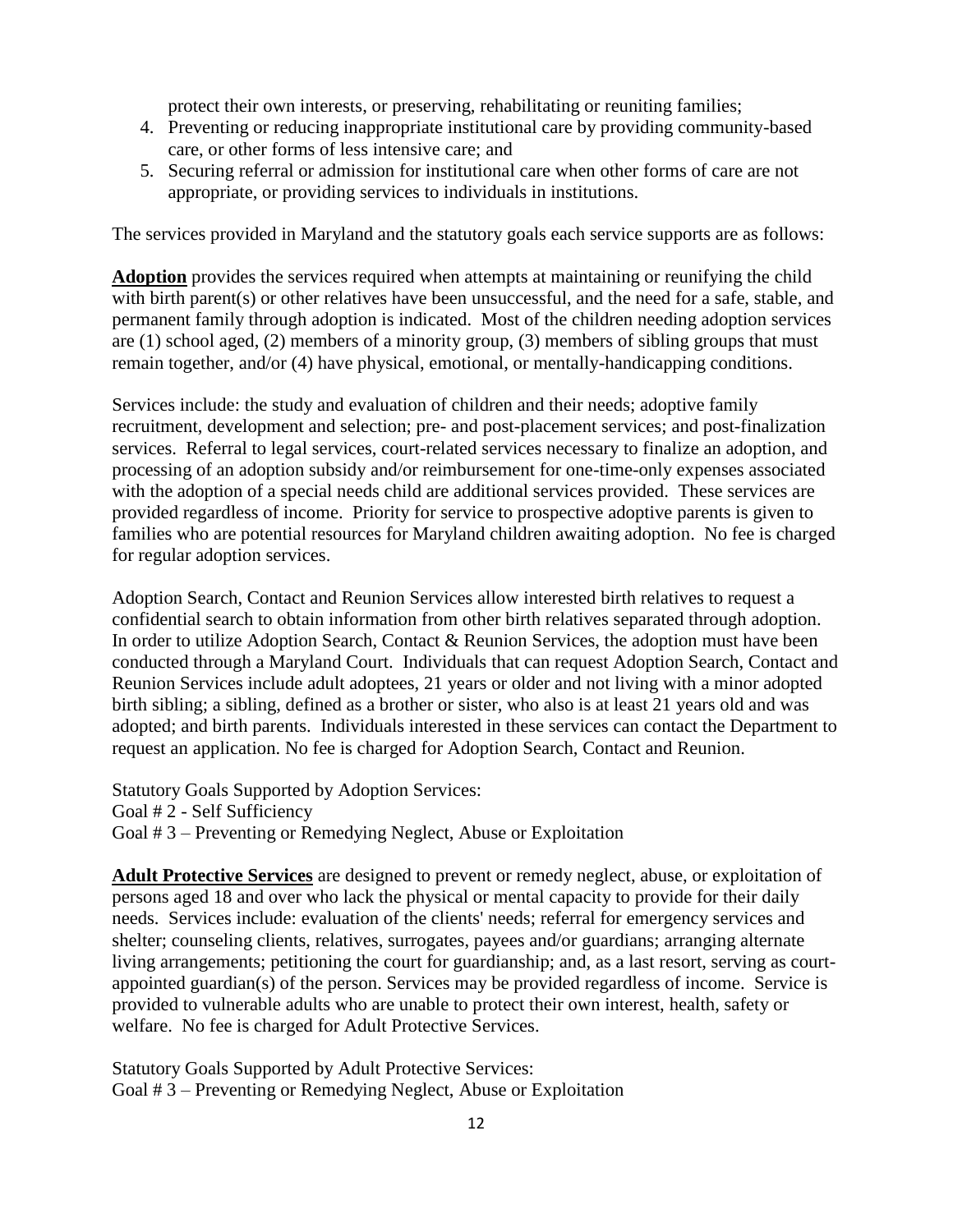The **Certified Adult Residential Environments (C.A.R.E.)** program is designed to provide protective housing for adults with mental illnesses and functional disabilities, including persons with AIDS, in order to prevent institutionalization and homelessness. Services include: development and supervision of protective homes; placement review; client counseling; and case management services. Client resources beyond a personal needs allowance are used to offset the cost of care.

There are no income eligibility limits for C.A.R.E. Local jurisdictions can set eligibility limits for locally-funded adult foster care programs. Any resources beyond the standard personal needs allowance are used toward the cost of care.

Statutory Goals Supported by Certified Adult Residential Environments: Goal # 2 - Self Sufficiency Goal # 4 – Preventing or Reducing Inappropriate Institutional Care

## **Child Protective Services**

Child Protective Services: These are specialized services provided to children and their families when children are alleged to have been abandoned or neglected or abused (physically, sexually, including sex trafficking and/or mentally) by their parents, caregivers or anyone responsible for their supervision.The services are designed to ensure the immediate safety of the child and to assist the parents or caretakers to provide at least the minimal essentials of care for the child in a safe and protective environment.

Since July 1, 2013, Maryland has implemented a second way of responding to allegations of child maltreatment where safety and risk concerns are low, know as Alternative Response, Maryland's system continues to employ a traditional investigation where the primary focus is on determining if abuse or neglect occurred and identifying someone as responsible, but adds a new path that uses a family-centered focus with the goal of assessing and quickly providing needed services to the family. Both paths have the same statutorily required timeframes for seeing the child and completing the intervention as well as using the same assessment tools for risk and safety. In either, when those responsible for a child's care cannot provide minimal care and a safe environment, out-of-home placement is pursued. Services are provided regardless of income. No fee is charged.

Statutory Goals Supported by Child Protective Services: Goal # 3 – Preventing or Remedying Neglect, Abuse or Exploitation

**In-Home Services** are family preservation programs available within the Local Departments of Social Services. These programs are specifically identified for families in crisis whose children are at risk of Out-of-Home Placement. Family preservation actively seeks to obtain or directly provide the critical services needed to enable the family to remain together in a safe and stable environment. Maryland provides three programs:

1. Services to Families with Children/ Intake (SFC-I) – provides assessment for situations that do not meet the criteria for a CPS response. Many of these cases stem from a family's self request for service. Intake (SFC-I) includes short-term (less than 30 days) interventions to assess families needs and provide services. Consolidated In-Home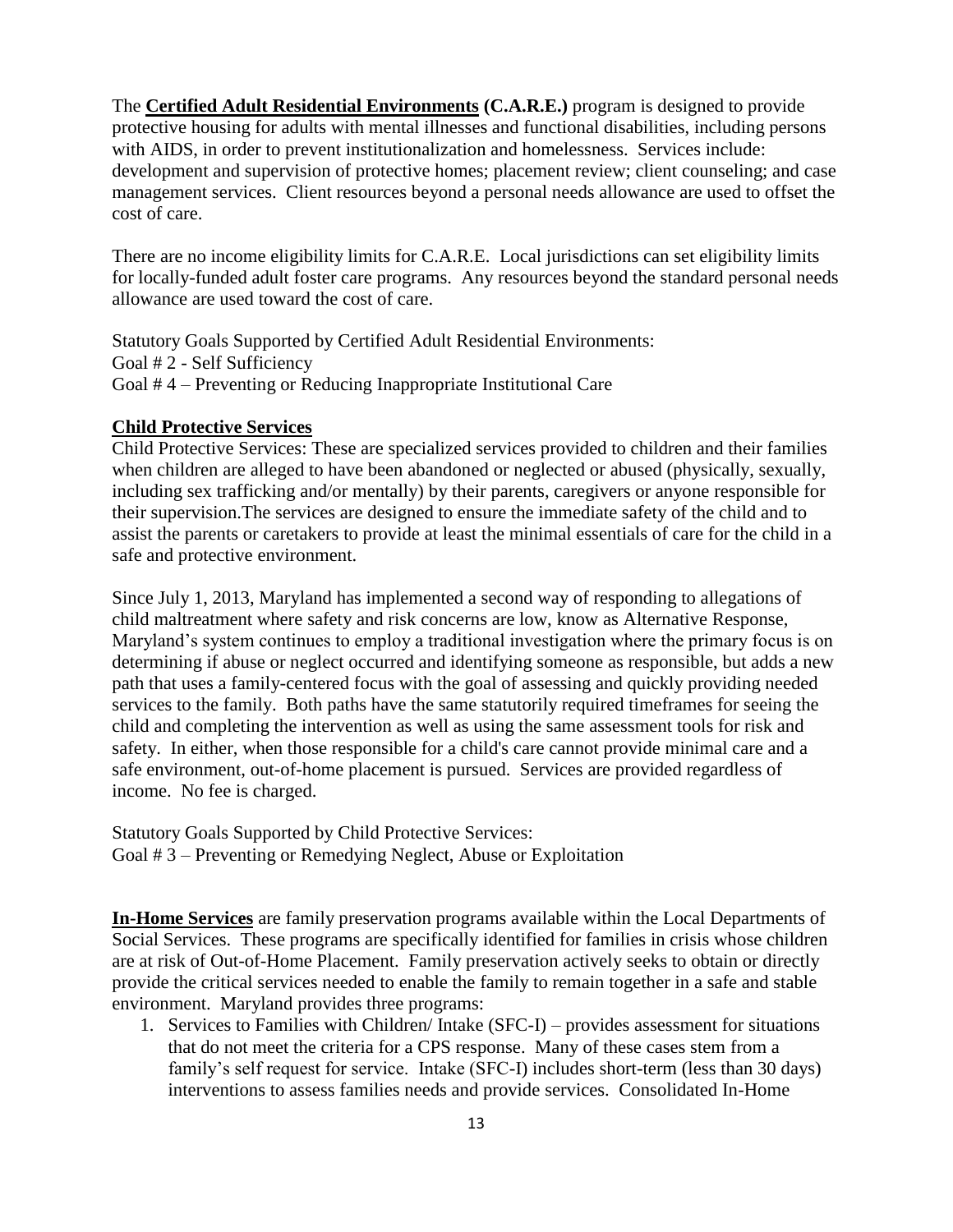Services (CIHS), cases referred from CPS where additional work is needed to bolster a family's protective capacities to improve safety and reduce risk, have three priority levels: high, moderate and low intensity. In-Home supervisors determine the level of intensity required at the time of referral based on risk and safety assessment; As the level of risk and safety changes so does the intensity level. The worker, in conjunction with supervisor, adjusts the level of intervention as the case proceeds to meet the family's level of risk and safety. Intensity is measured by actual weekly face-to-face contact.

2. Interagency Family Preservation Services (IFPS) provides intense services to families with a child(ren) at imminent risk of Out-of-Home Placement. Referrals can come from multiple sources and are served by workers with small caseloads who are able to provide more frequent and sustained contact. Each jurisdiction has the option to operate the program within the local department, i.e.,with the department as the vendor, or to utilize outside vendors. Currently the department is the vendor in 18 jurisdictions, with the remaining 6 jurisdictions contracting with private vendors.

All of Maryland's In-Home Services are offered regardless of income. No fee is charged.

Statutory Goals Supported by In-Home Services: Goal # 2 – Self Sufficiency Goal # 3 – Preventing or Remedying Neglect, Abuse or Exploitation

The **Foster Care** program is designed to provide short-term substitute care for children removed from their homes while providing services to their families. These services are directed toward achieving permanency plans through family reunification or alternative permanent placement when reunification is not possible. Services include: recruitment, licensing, and training of foster families; oversight of the care provider; counseling and therapy for children and their families; health care for the children; transportation; and other necessary supportive and reunification services. Foster care placements are made only for children who are abused, neglected, abandoned, or dependent on the State. Services may be continued, under special circumstances, up to the age of 21. Child support is pursued to cover the cost of maintaining a child in foster care. Foster care services are provided to any child or family in need of them.

Statutory Goals Supported by Foster Care:

Goal # 3 – Preventing or Remedying Neglect, Abuse or Exploitation

Goal # 4 – Preventing or Reducing Inappropriate Institutional Care

**Kinship Care** provides services to families whose children are court-committed to a local department of social services and placed with relatives who have not been licensed as foster parents. State law requires that efforts be made to place with relatives rather than unrelated foster parents those children who require out-of-home placement because of abuse, neglect, or abandonment. Kinship Care is designed to provide short-term substitute care for children who must be removed from their parents' care. Services are provided to the triad, i.e., parent, child and relative, in order to achieve family reunification, permanent placement with legal status to the relative(s), adoption, independent living or subsidized guardianship. Services provided include: training for the relative caregivers; counseling and therapy for the children and their families; health care and educational services for the children; transportation; and other necessary supportive and reunification services. Kinship Care is provided to the family without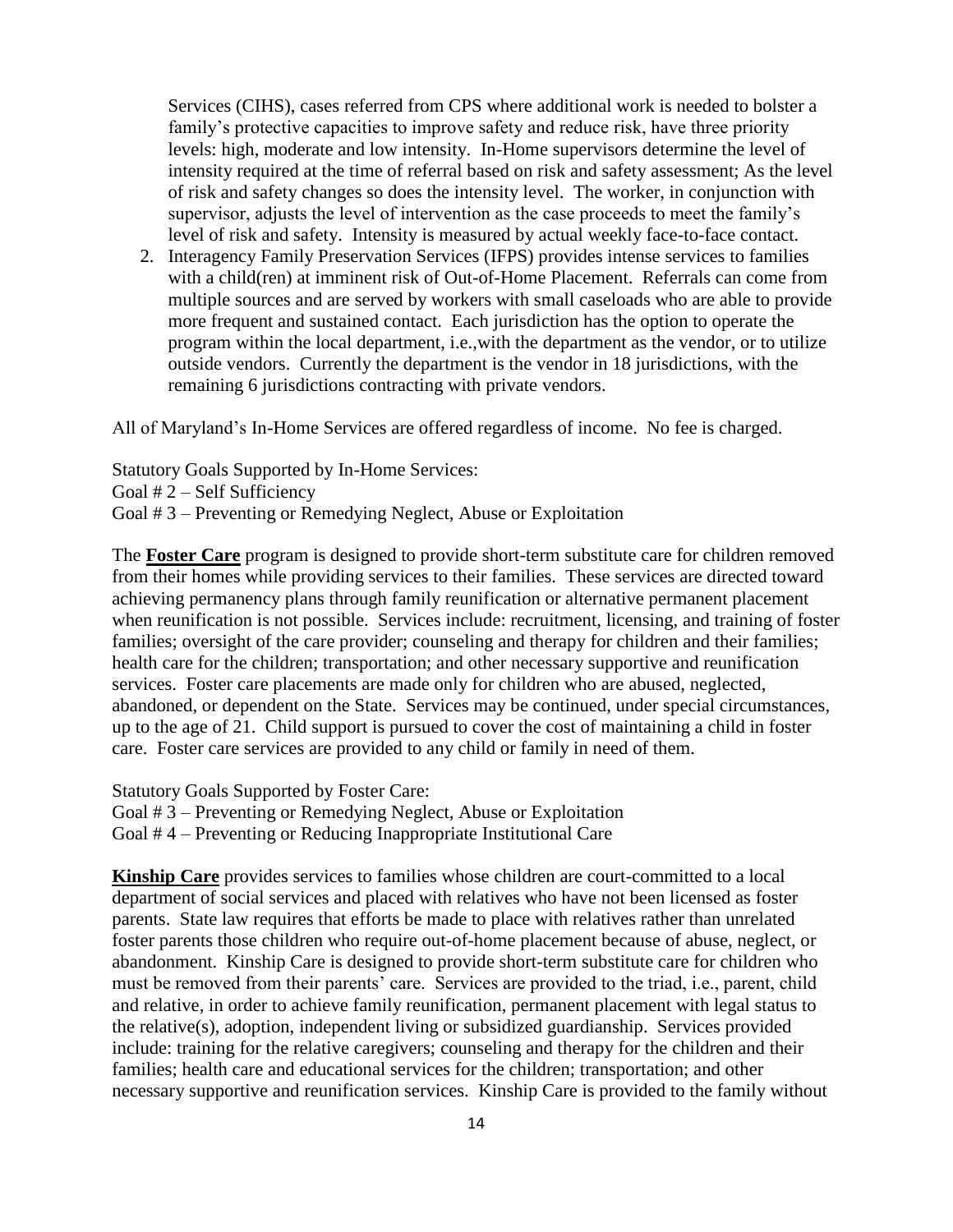regard to income.

Statutory Goals Supported by Kinship Care: Goal # 3 – Preventing or Remedying Neglect, Abuse or Exploitation Goal # 4 – Preventing or Reducing Inappropriate Institutional Care

**In-Home Aide Services** is an ancillary program which provides home-based assistance to adults with disabilities or families with children served by another social services program such as Social Services to Adults or Child Protective Services. Services include chore and personal care services; training in self-care, survival, and caretaking skills; and the provision of emotional support and guidance to formerly abusive and neglectful caretakers. Although applicants are eligible regardless of income, fees based on family size are charged to those with income above approximately 80% of the State's Median Income. The fee schedule is shown in Section IV.C.2(c) of this report.

Statutory Goals Supported by Certified Adult Residential Environments: Goal # 2 - Self Sufficiency Goal # 3 - Preventing or Remedying Neglect, Abuse or Exploitation

**Social Services to Adults (SSTA)** is a case-management program designed to assist elderly and disabled adults, ages 18 years old and older, to obtain needed home and community-based, longterm care services, equipment and programs. SSTA's purpose is to enable and assist clients in their maintenance of self-sufficiency, economic self-support, and personal independence. It assists with the prevention of abuse, neglect, or exploitation of elderly/disabled adults and prevents or delays the institutionalization of elderly/vulnerable adults or secures appropriate institutional care when necessary. Services include: client assessments; the development of individualized service plans; service coordination and linkage; and monitoring and advocacy on behalf of clients. Aged individuals (those over 65) are served without regard to income; nonaged adults are eligible if they are recipients of Supplemental Security Income (SSI) or have gross annual incomes (adjusted for family size) below 80% of Maryland's Median Income (see the chart in Section IV.C.2(c) of this report). No fee is charged.

Statutory Goals Supported by Social Services to Adults: Goal # 2 - Self Sufficiency Goal # 3 - Preventing or Remedying Neglect, Abuse or Exploitation

(b) Uniform Definition of Services and the Corresponding State Services Title:

Below is a list of the Federal Uniform Services Definitions followed by the corresponding State Services titles:

## **Federal Uniform Definition of Services**

## **1. Adoption Services**

Adoption Services are those services or activities provided to assist in bringing about the adoption of a child. Component services and activities may include, but are not limited to, counseling the biological parent(s), recruitment of adoptive homes, and pre- and post-placement training and/or counseling.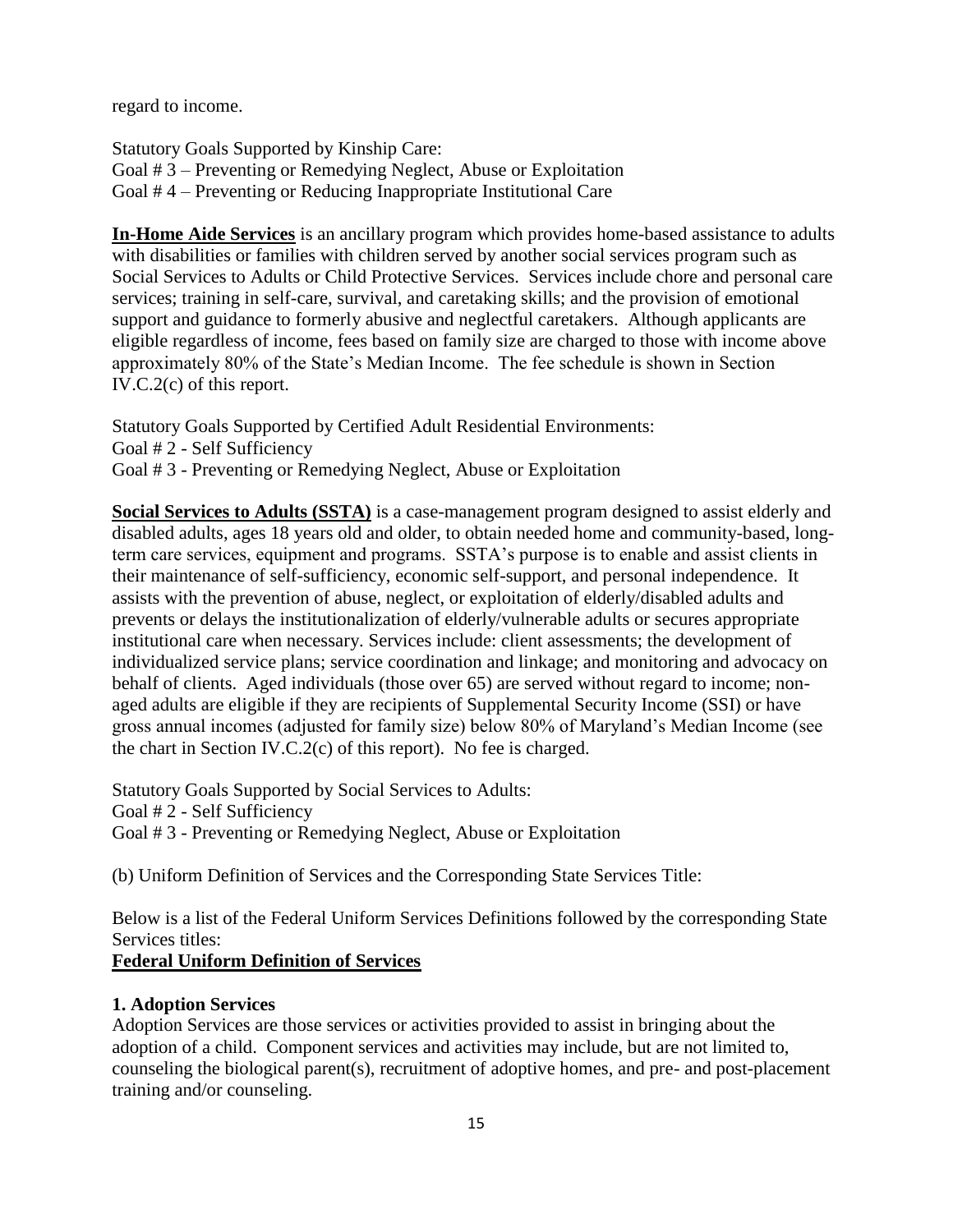## **2. Case Management**

Case management services are services or activities for the arrangement, coordination, and monitoring of services to meet the needs of individuals and families. Component services and activities may include individual service plan development; counseling, monitoring, developing, securing, and coordinating services; monitoring and evaluating client progress; and assuring that clients' rights are protected.

#### **3. Congregate Meals**

Congregate meals are those services or activities designed to prepare and serve one or more meals a day to individuals in a central dining area in order to prevent institutionalization, malnutrition, and feelings of isolation. Component services or activities may include the cost of personnel, equipment, and food; assessment of nutritional and dietary needs; nutritional education and counseling; socialization; and other services such as transportation and information and referral.

### **4. Counseling Services**

Counseling services are those services or activities that apply therapeutic processes to personal, family, situational, or occupational problems in order to bring about a positive resolution of the problem or improved individual or family functioning or circumstances. Problem areas may include family and marital relationships, parent-child problems, or drug abuse.

### **5. Day Care Services – Adults**

Day Care Services for adults are those services or activities provided to adults who require care and supervision in a protective setting for a portion of a 24 hour day. Component services or activities may include opportunity for social interaction, companionship and self-education; health support or assistance in obtaining health services; counseling; recreation and general leisure time activities; meals; personal care services; plan development; and transportation.

#### **6. Day Care Services – Children**

Day care services for children (including infants, pre-schoolers, and school age children) are services or activities provided in a setting that meets applicable standards of state and local law, in a center or in a home, for a portion of a 24-hour day. Component services or activities may include a comprehensive and coordinated set of appropriate developmental activities for children, recreation, meals, and snacks, transportation, health support services, social service counseling for parents; plan development; and licensing and monitoring of child care homes and facilities.

#### **7. Education and Training Services**

Education and training services are those services provided to improve knowledge or daily living skills to enhance cultural opportunities. Services may include instruction or training in, but are not limited to, consumer education, health education, community protection and safety education, literacy education, English as a second language, and General Educational Development (G.E.D.). Component services or activities may include screening, assessment and testing; individual or group instruction; tutoring; provision of books, supplies or instructional material; counseling; transportation; and referral to community resources.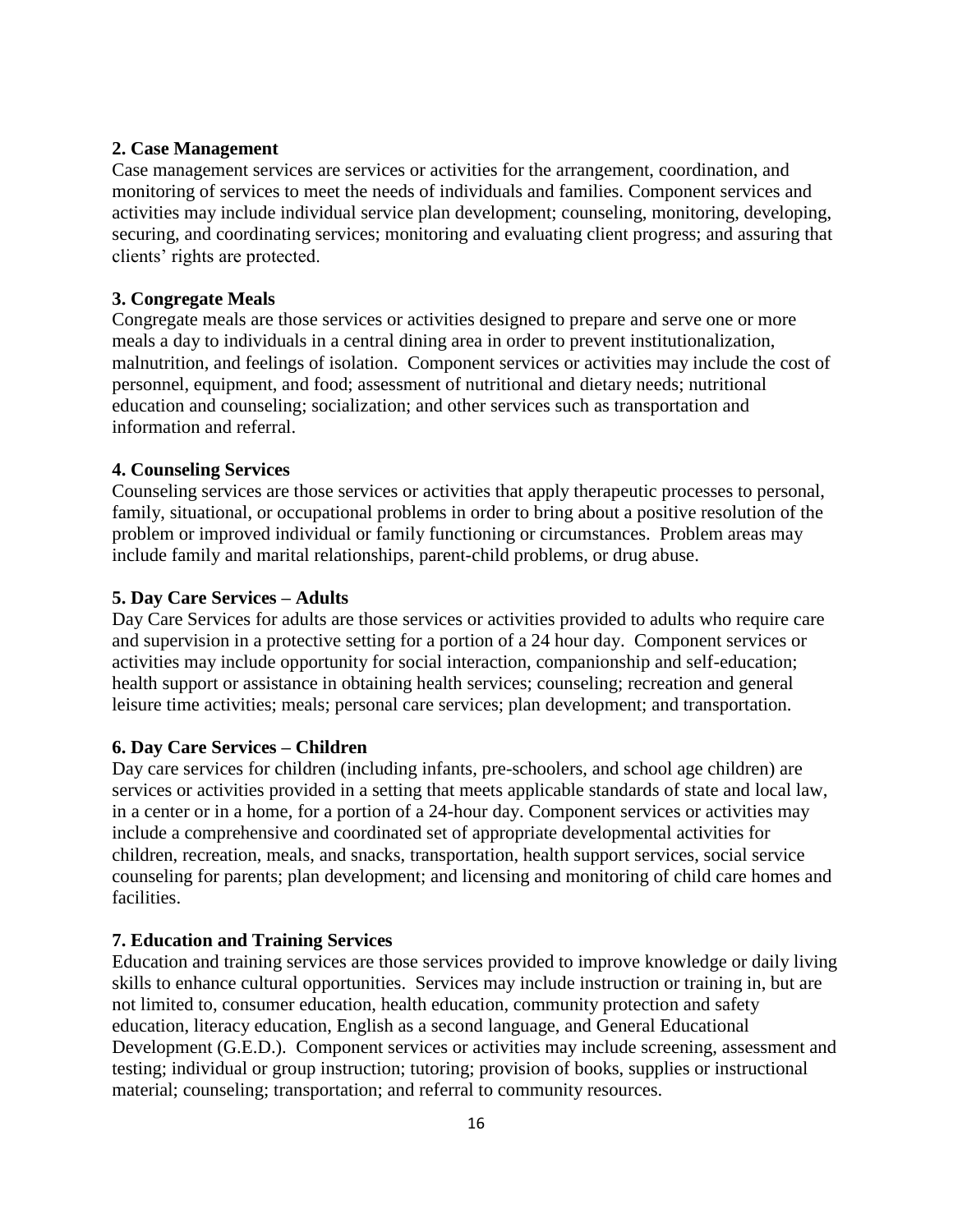### **8. Employment Services**

Employment services are those services or activities provided to assist individuals in securing employment or acquiring learning skills that promote opportunity for employment. Component services or activities may include employment screening, assessment, or testing; structured job skills and job seeking skills; specialized therapy (occupational, speech, physical); special training and tutoring, including literacy training and pre-vocational training; provision of books, supplies and instructional material; counseling; transportation; and referral to community resources.

## **9. Family Planning Services**

Family planning services are those educational, comprehensive medical or social services or activities which enable individuals, including minors, to determine freely the number and spacing of their children and to select the means by which this may be achieved. These services and activities include a broad range of acceptable and effective methods and services to limit or enhance fertility, including contraceptive methods (including natural family planning and abstinence), and the management of infertility (including referral to adoption). Specific component services and activities may include pre-conception counseling, education, and general reproductive health care, including diagnosis and treatment of infections which threaten reproductive capability. Family planning services do not include pregnancy care (including obstetric or prenatal care).

## **10. Foster Care Services for Adults**

Foster care services for adults are those services or activities that assess the need and arrange for the substitute care and alternate living situation of adults in a setting suitable to the individual's needs. Individuals may need such services because of social, physical or mental disabilities, or as a consequence of abuse or neglect. Care may be provided in a community-based setting, or such services may arrange for institutionalization when necessary.

Component services or activities include assessment of the individuals needs; case planning and case management to assure that the individual receives proper care in the placement; counseling to help with personal problems and adjusting to new situations; assistance in obtaining other necessary supportive services; determining, through periodic reviews, the continued appropriateness of and need for placement; and recruitment and licensing of foster care homes and facilities.

## **11. Foster Care Services for Children**

Foster care services for children are those services or activities associated with the provision of an alternative family life experience for abused, neglected or dependent children, between birth and the age of majority, on the basis of a court commitment or voluntary placement agreement signed by the parent or guardian. Services may be provided to children in foster family homes, foster homes of relatives, group homes, emergency shelters, residential facilities, child care institutions, pre-adoptive homes, or supervised independent living situations. Component services or activities may include assessment of the child's needs; case planning and case management to assure that the child receives proper care in the placement; medical care as an integral but subordinate part of the service; counseling of the child, the child's parents, and the foster parents; referral and assistance in obtaining other necessary supportive services; periodical reviews to determine the continued appropriateness and need for placement; and recruitment and licensing of foster homes and child care institutions.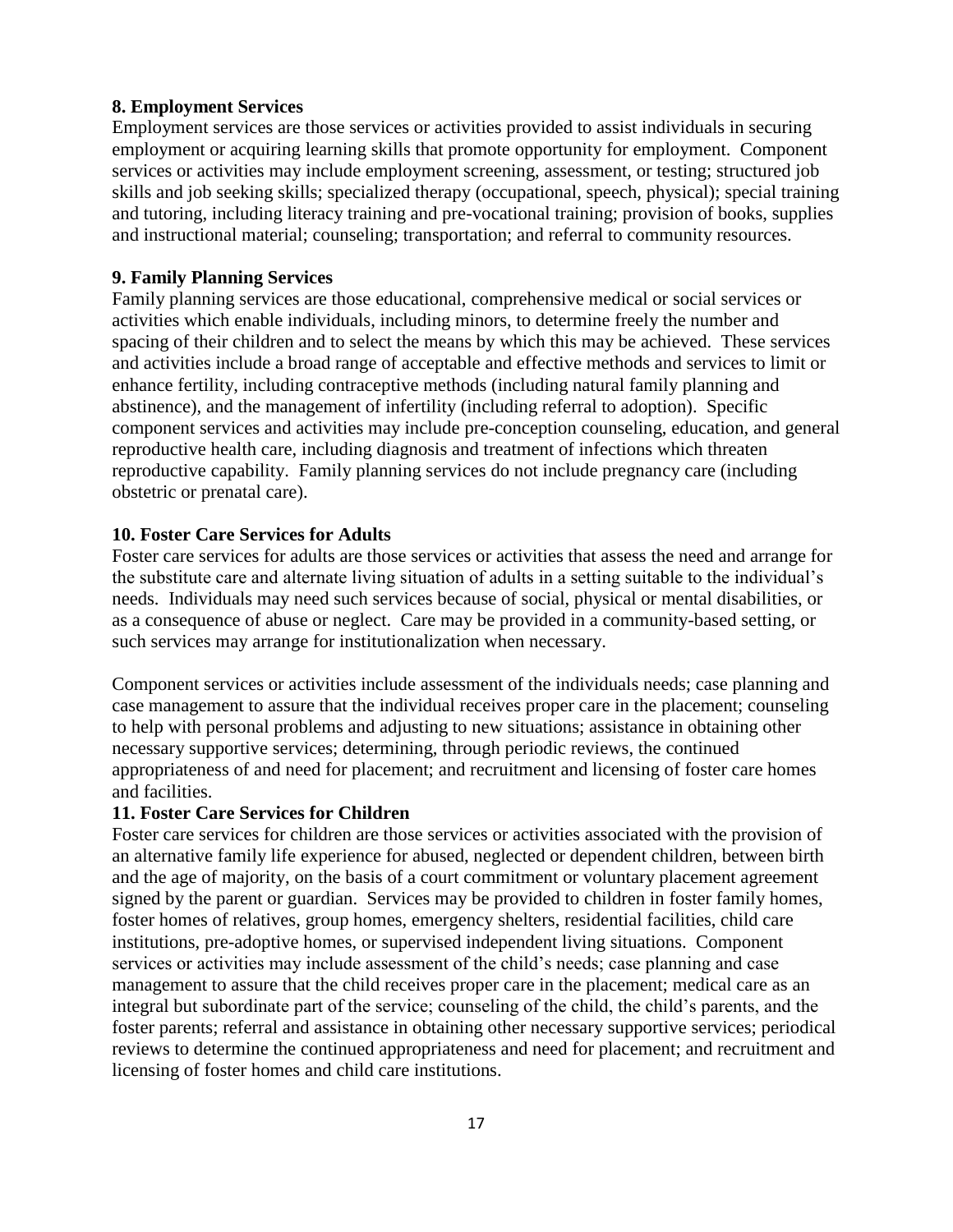## **12. Health Related and Home Health Services**

Health related and home health services are those in-home or out-of-home services or activities designed to assist individuals and families to attain and maintain a favorable condition of health. Component services and activities may include providing an analysis or assessment of an individual's health problems and the development of a treatment plan; assisting individuals to identify and understand their health needs; assisting individuals to locate, provide or secure, and utilize appropriate medical treatment, preventive medical care, and health maintenance services, including in-home health services and emergency medical services; and providing follow-up services as needed.

## **13. Home Based Services**

Home-based services are those in-home services or activities provided to individuals or families to assist with household or personal care activities that improve or maintain adequate family well-being. These services may be provided for reasons of illness, incapacity, frailty, absence of a caretaker relative, or to prevent abuse or neglect of a child or adult. Major components include homemaker services, chore services, home maintenance services, and household management services. Component services or activities may include protective supervision of adults and/or children to help prevent abuse, temporary non-medical personal care, house-cleaning, essential shopping, simple household repairs, yard maintenance, teaching of homemaking skills, training in self-help and self-care skills, assistance with meal planning and preparation, sanitation, budgeting, and general household management.

## **14. Home Delivered Meals**

Home-delivered meals are those services or activities designed to prepare and deliver one or more meals a day to an individual's residence in order to prevent institutionalization, malnutrition, and feelings of isolation. Component services or activities may include the cost of personnel, equipment, and food; assessment of nutritional and dietary needs; nutritional education and counseling; socialization services; and information and referral.

## **15. Housing Services**

Housing services are those services or activities designed to assist individuals or families in locating, obtaining, or retaining suitable housing. Component services or activities may include tenant counseling; helping individuals and families to identify and correct substandard housing conditions on behalf of individuals and families who are unable to protect their own interests; and assisting individuals and families to understand leases, secure utilities, make moving arrangements and minor renovations.

## **16. Independent and Transitional Living Services**

Independent and transitional living services are those services and activities designed to help older youth in foster care or homeless youth make the transition to independent living, or to help adults make the transition from an institution, or from homelessness, to independent living. Component services or activities may include educational and employment assistance, training in daily living skills, and housing assistance. Specific component services and activities may include supervised practice living and post-foster care services.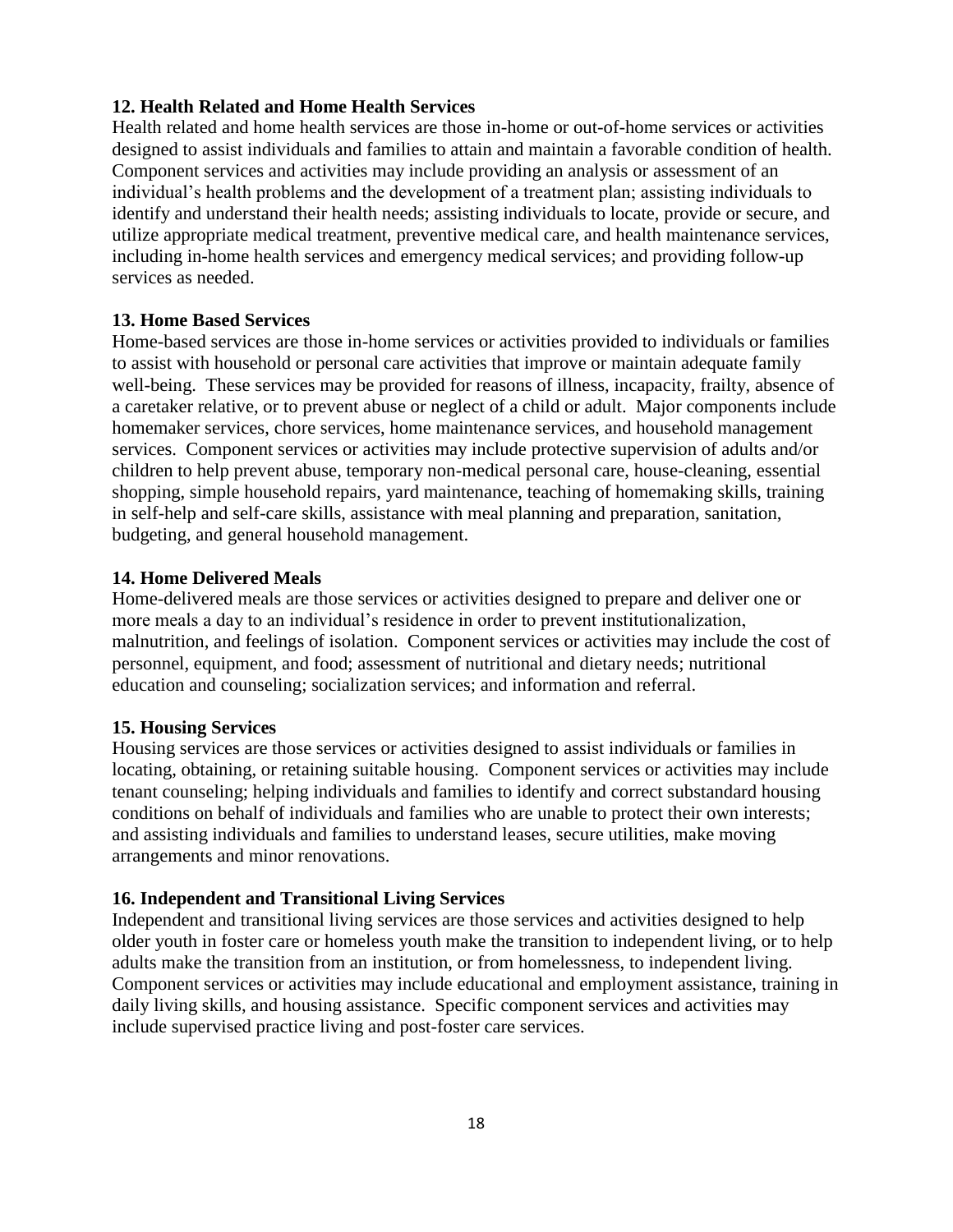## **17. Information and Referral**

Information and Referral services are services and activities designed to provide information about services provided by public and private service providers and a brief assessment of client needs (but not diagnosis and evaluation) to facilitate appropriate referral to these community resources.

#### **18. Legal Services**

Legal services are those services or activities provided by a lawyer or other person(s) under the supervision of a lawyer to assist individuals in seeking or obtaining legal help in civil matters such as housing, divorce, child support, guardianship, paternity, and legal separation. Component services or activities may include receiving and preparing cases for trial, provision of legal advice, representation at hearings, and counseling.

#### **19. Pregnancy and Parenting Services for Young Parents**

Pregnancy and parenting services are those services or activities for married or unmarried adolescent parents and their families designed to assist young parents in coping with the social, emotional, and economic problems related to pregnancy and in planning for the future. Component services or activities may include securing necessary health care and living arrangements; obtaining legal services; and providing counseling, child care education, and training in and development of parenting skills.

#### **20. Prevention and Intervention Services**

Prevention and Intervention services are those services or activities designed to provide early identification and/or timely intervention to support families and prevent or ameliorate the consequences of, abuse, neglect, or family violence, or to assist in making arrangement for alternate placements or living arrangements where necessary. Such services may also be provided to prevent the removal of a child or adult from the home. Component services and activities may include investigation; assessment and/or evaluation of the extent of the problem; counseling, including mental health counseling or therapy as needed; developmental and parenting skills training; respite care; and other services including supervision, case management, and transportation.

#### **21. Protective Services for Adults**

Protective services for adults are those services or activities designed to prevent or remedy abuse, neglect or exploitation of adults who are unable to protect their own interests. Examples of situations that may require protective services are injury due to maltreatment or family violence; lack of adequate food, clothing or shelter; lack of essential medical treatment or rehabilitation services; and lack of necessary financial or other resources. Component services or activities may include investigation; immediate intervention; emergency medical services; emergency shelter; developing case plans; initiation of legal action (if needed); counseling for the individual and the family; assessment/evaluation of family circumstances; arranging alternative or improved living arrangements; preparing for foster placement, if needed; and case management and referral to service providers.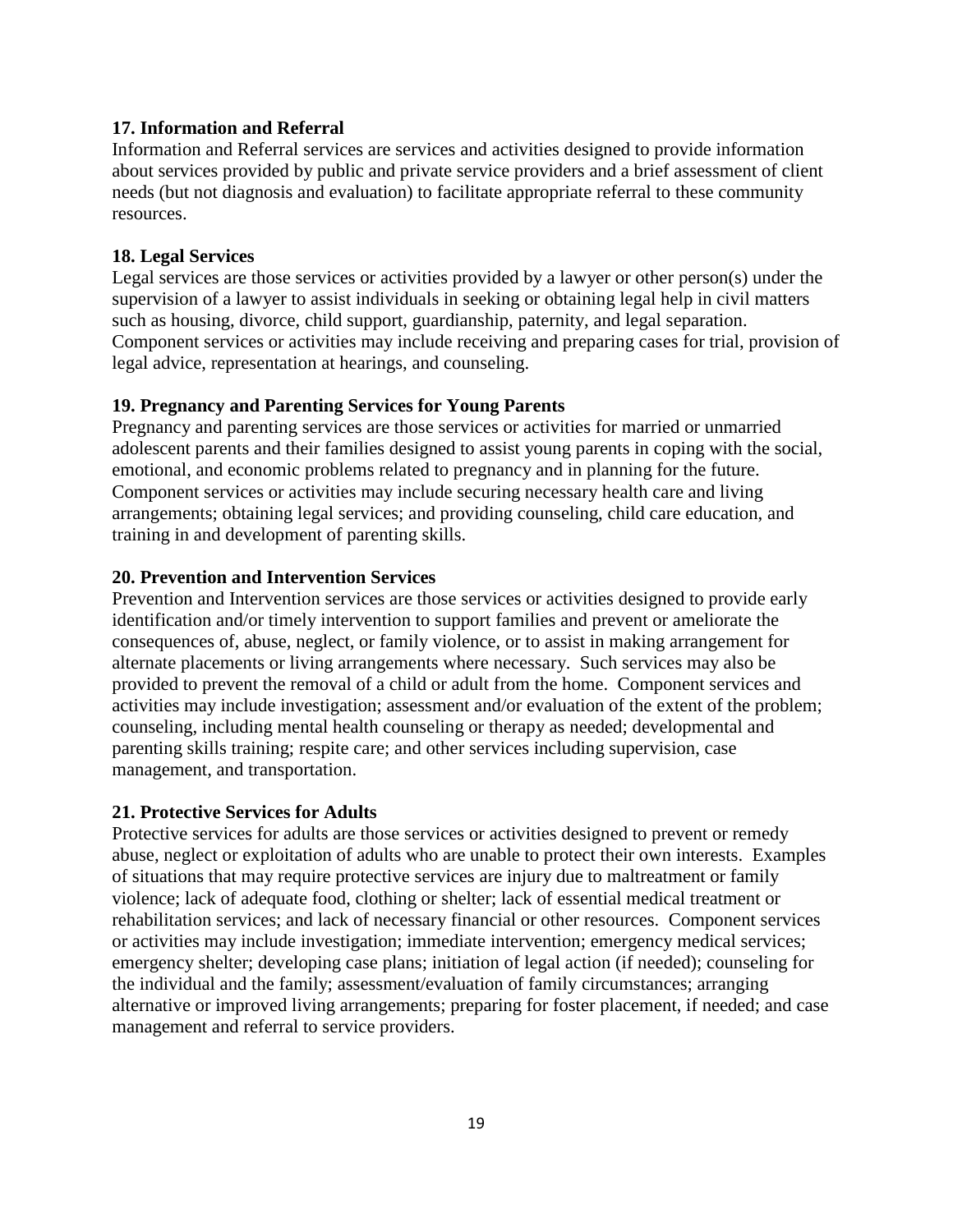### **22. Protective Services for Children**

Protective services for children are those services or activities designed to prevent or remedy abuse, neglect, or exploitation of children who may be harmed through physical or mental injury, sexual abuse or exploitation, and negligent treatment or maltreatment, including failure to be provided with adequate food, clothing, shelter, or medical care. Component services or activities may include immediate investigation and intervention; emergency medical services; emergency shelter; developing case plans; initiation of legal action (if needed); counseling for the child and the family; assessment/evaluation of family circumstances; arranging alternative living arrangement; preparing for foster placement, if needed; and case management and referral to service providers.

## **23. Recreational Services**

Recreational services are those services or activities designed to provide, or assist individuals to take advantage of individual or group activities directed towards promoting physical, cultural, and/or social development.

### **24. Residential Treatment Services**

Residential treatment services provide short-term residential care and comprehensive treatment and services for children or adults whose problems are so severe or are such that they cannot be cared for at home or in foster care and need the specialized services provided by specialized facilities. Component services and activities may include diagnosis and psychological evaluation; alcohol and drug detoxification services; individual, family, and group therapy and counseling; remedial education and GED preparation; vocational or pre-vocational training; training in activities of daily living; supervised recreational and social activities; case management; transportation; and referral to and utilization of other services.

## **25. Special Services for Persons with Developmental or Physical Disabilities, or Persons with Visual or Auditory Impairments**

These services are services or activities to maximize the potential of persons with disabilities, help alleviate the effects of physical, mental or emotional disabilities, and to enable these persons to live in the least restrictive environment possible. Component services or activities may include personal or family counseling, respite care; family support; recreation; transportation; aid to assist with independent functioning in the community; and training in mobility, communication skills, the use of special aids and appliances, and self sufficiency skills. Residential and medical services may be included only as an integral, but subordinate, part of the services.

#### **26. Special Services for Youth Involved in or at Risk of Involvement with Criminal Activity**

Special services for youth involved in or at risk of involvement with criminal activity are those services or activities for youth who are, or who may become involved with the juvenile justice system and their families. Component services or activities are designed to enhance family functioning and/or modify the youth's behavior with the goal of developing socially appropriate behavior and may include counseling, intervention therapy, and residential and medical services if included as an integral but subordinate part of the service.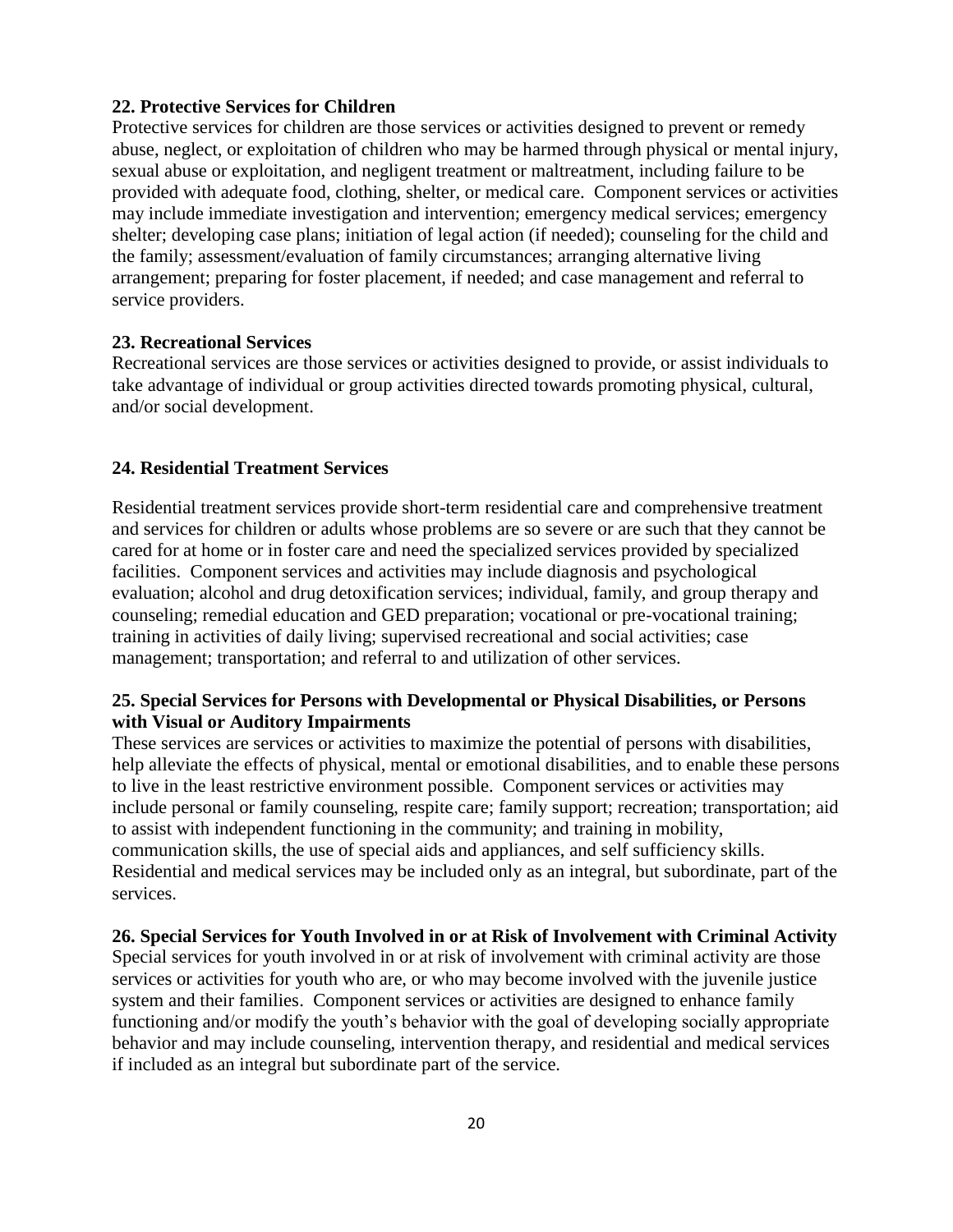## **27. Substance Abuse Services**

Substance abuse services are those services or activities that are primarily designed to deter, reduce, or eliminate substance abuse or chemical dependence. Except for initial detoxification services, medical and residential services may be included but only as an integral but subordinate part of the service. Component substance abuse services or activities may include a comprehensive range of personal and family counseling methods, methadone treatment for opiate users, or detoxification treatment for alcohol abusers. Services may be provided in alternative living arrangements like institutional settings and community-based halfway houses.

## **28. Transportation Services**

Transportation services are those services or activities that provide or arrange for the travel of individuals in order to access services or obtain medical care or employment. Component services or activities may include special travel arrangements such as special modes of transportation and personnel to accompany or assist individuals or families to utilize transportation.

## **29. Other Services**

Other services are services that do not fall within the definition of the preceding 28 services. The definition used by the State for each of these services appears elsewhere in this report.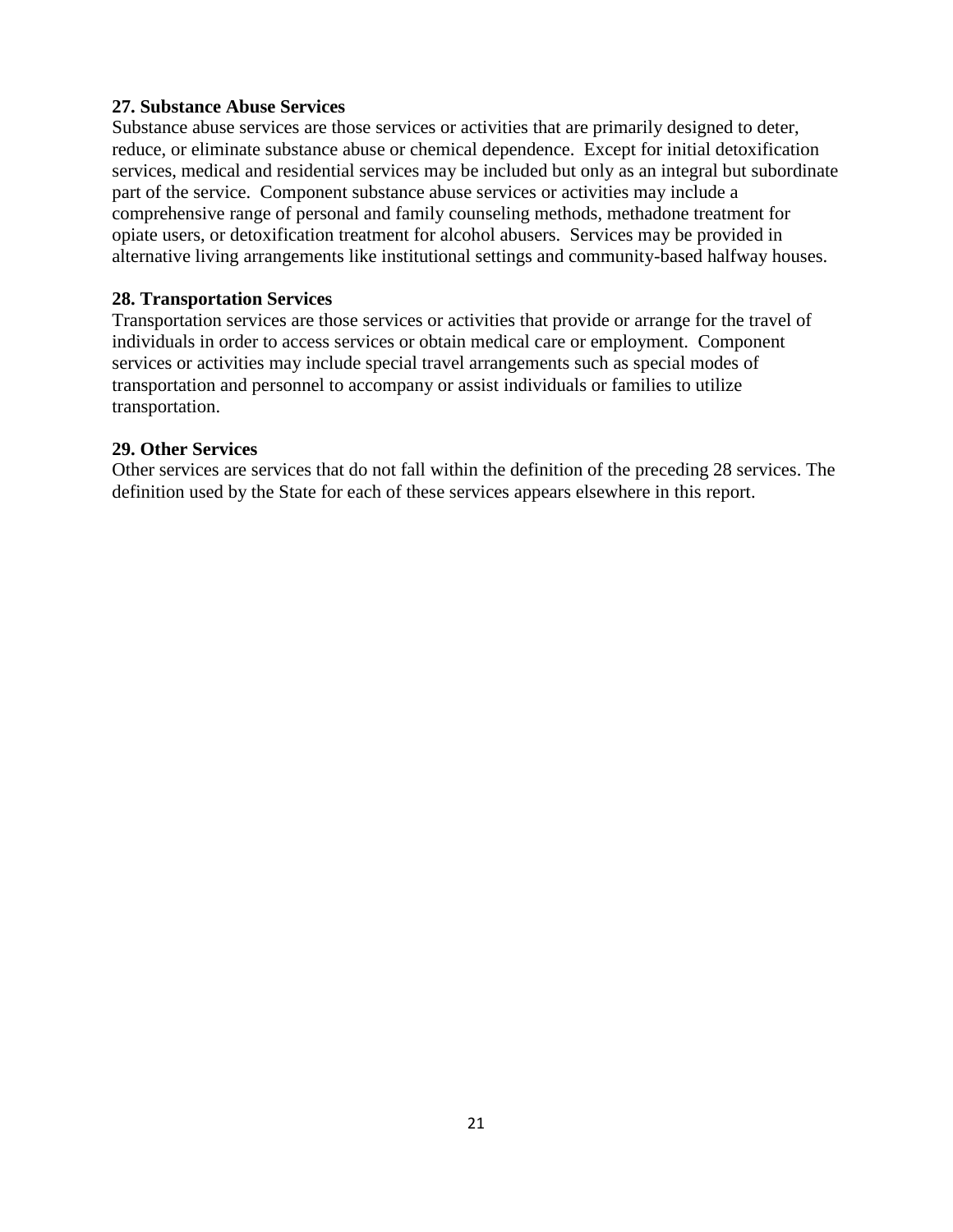| <b>Maryland Program</b>                     | <b>Federal Reporting Category</b>     |
|---------------------------------------------|---------------------------------------|
| Adoption                                    | <b>Adoption Services</b>              |
| <b>Adult Protective Services</b>            | Protective Services to Adults         |
| Certified Adult Residential<br>Environments | <b>Foster Care Services--Adults</b>   |
| Child Protective Services                   | Protective Services to Children       |
| In-Home Services                            | Prevention/Intervention               |
| <b>Foster Care</b>                          | <b>Foster Care Services--Children</b> |
| Kinship Care                                | Foster Care - Children                |
| In-Home Aide Services                       | Home-Based Services                   |
| Social Services to Adults                   | Case Management                       |

(c) Method of service delivery and geographic area/location where services are provided:

These services are available statewide and are provided by direct services staff in local departments of social services.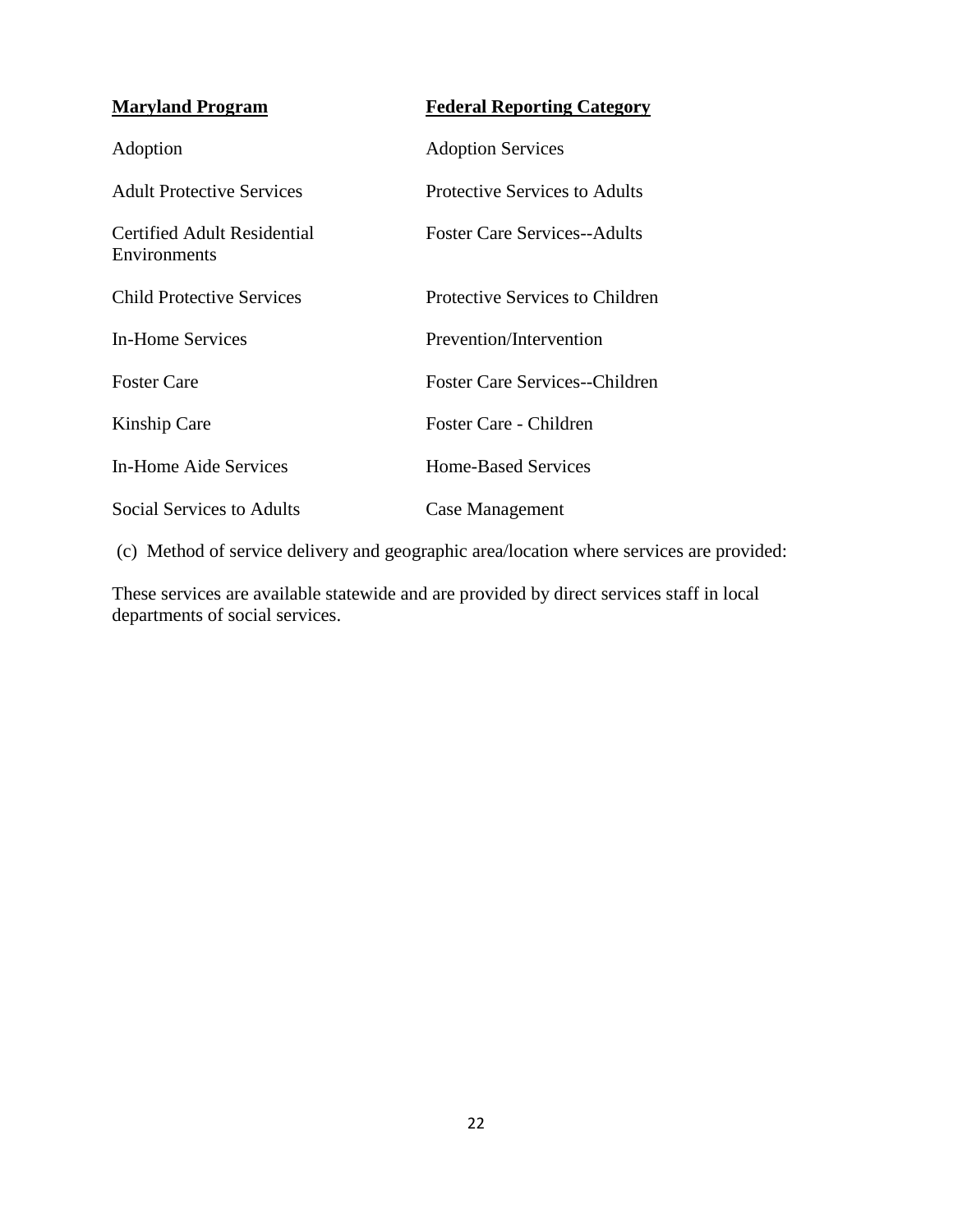#### IV. Pre-expenditure Reporting Form Part A. Estimated Expenditures and

Proposed Provision Method

OMB NO.: 0970-0234

#### EXPIRATION DATE: 11/30/2017

|                | <b>STATE: MARYLAND</b>                                             | REPORT PERIOD: FFY 2017                          |                   |                                                                              |                                                                                                                 |  |  |
|----------------|--------------------------------------------------------------------|--------------------------------------------------|-------------------|------------------------------------------------------------------------------|-----------------------------------------------------------------------------------------------------------------|--|--|
|                | Contact Person: Rebecca Jones Gaston                               | Phone Number: 410-767-8939                       |                   |                                                                              |                                                                                                                 |  |  |
|                | Title: Executive Director                                          | E-Mail Address: Rebecca.jonesgaston@maryland.gov |                   |                                                                              |                                                                                                                 |  |  |
|                | Agency: DEPARTMENT OF HUMAN<br><b>RESOURCES</b>                    | Submission Date: 8-17-16                         |                   |                                                                              |                                                                                                                 |  |  |
|                |                                                                    |                                                  |                   |                                                                              |                                                                                                                 |  |  |
|                |                                                                    | <b>SSBG</b> Expenditures                         |                   | <b>Expenditures of All</b>                                                   |                                                                                                                 |  |  |
|                |                                                                    |                                                  | Funds transferred | Other Federal, State                                                         |                                                                                                                 |  |  |
|                | Service Supported with SSBG Expenditures                           | <b>SSBG</b> Allocation                           | into SSBG*        | and Local funds**                                                            | <b>Total Expenditures</b>                                                                                       |  |  |
|                | <b>Adoption Services</b>                                           | \$113,404                                        | \$764,079         | \$10,038,122                                                                 | \$10,915,605                                                                                                    |  |  |
| $\overline{2}$ | Case Management                                                    | \$11,456,438                                     | \$3,453,027       | \$24,766,441                                                                 | \$39,675,906                                                                                                    |  |  |
|                | Congregate Meals                                                   |                                                  |                   |                                                                              | \$0                                                                                                             |  |  |
|                | <b>Counseling Services</b>                                         |                                                  |                   |                                                                              | \$0                                                                                                             |  |  |
| 5              | Day Care-Adults                                                    |                                                  |                   |                                                                              | \$0                                                                                                             |  |  |
| 6              | Day Care-Children                                                  |                                                  |                   |                                                                              | \$0                                                                                                             |  |  |
|                | <b>Education and Training Services</b>                             |                                                  |                   |                                                                              | \$0                                                                                                             |  |  |
| 8              | <b>Employment Services</b>                                         |                                                  |                   |                                                                              | $\overline{50}$                                                                                                 |  |  |
|                | <b>Family Planning Services</b>                                    |                                                  |                   |                                                                              | \$0                                                                                                             |  |  |
| 10             | <b>Foster Care Services--Adults</b>                                | \$1,501,710                                      | $\Omega$          | \$1,177,436                                                                  | \$2,679,146                                                                                                     |  |  |
| 11             | Foster Care Services-Children                                      | \$1,010,535                                      | \$7,077,358       | \$89,180,282                                                                 | \$97,268,175                                                                                                    |  |  |
| 12             | <b>Health-Related Services</b>                                     |                                                  |                   |                                                                              | \$0                                                                                                             |  |  |
| 13             | Home-Based Services                                                | \$8,682,757                                      | \$1,703,281       | \$7,260,396                                                                  | \$17,646,434                                                                                                    |  |  |
|                | 14 Home-Delivered Meals                                            |                                                  |                   |                                                                              | \$0                                                                                                             |  |  |
|                | 15 Housing Services                                                |                                                  |                   |                                                                              | \$0                                                                                                             |  |  |
|                | Independent/Transitional Living                                    |                                                  |                   |                                                                              |                                                                                                                 |  |  |
| 16             | Services                                                           |                                                  |                   |                                                                              | \$0                                                                                                             |  |  |
| 17             | Information & Referral                                             |                                                  |                   |                                                                              | \$0                                                                                                             |  |  |
|                | 18 Legal Services                                                  |                                                  |                   |                                                                              | \$0                                                                                                             |  |  |
|                | 19 Pregnancy & Parenting                                           |                                                  |                   |                                                                              | \$0                                                                                                             |  |  |
| 20             | Prevention & Intervention                                          | \$188,164                                        | \$1,267,790       | \$16,655,634                                                                 | \$18,111,588                                                                                                    |  |  |
| 21             | Protective Services--Adults                                        | \$5,439,297                                      | $\Omega$          | \$4,264,753                                                                  | \$9,704,050                                                                                                     |  |  |
| 22             | Protective Services-Children                                       | \$1,138,525                                      | \$8,644,268       | \$100,778,227                                                                | \$110,561,020                                                                                                   |  |  |
|                | 23 Recreation Services                                             |                                                  |                   |                                                                              | \$0                                                                                                             |  |  |
|                | 24 Residential Treatment                                           |                                                  |                   |                                                                              | \$0                                                                                                             |  |  |
| 25             | Special Services--Disabled                                         |                                                  |                   |                                                                              | $\overline{50}$                                                                                                 |  |  |
|                |                                                                    |                                                  |                   |                                                                              |                                                                                                                 |  |  |
| 26<br>27       | Special Services--Youth at Risk<br><b>Substance Abuse Services</b> |                                                  |                   |                                                                              | \$0<br>$\overline{50}$                                                                                          |  |  |
|                | 28 Transportation                                                  |                                                  |                   |                                                                              | \$0                                                                                                             |  |  |
|                | 29 Other Services***                                               |                                                  |                   |                                                                              | \$0                                                                                                             |  |  |
|                | SUM OF EXPENDITURES FOR                                            |                                                  |                   |                                                                              |                                                                                                                 |  |  |
|                | 30 SERVICES                                                        | \$29,530,830                                     | \$22,909,803      | \$254,121,291                                                                | \$306,561,924                                                                                                   |  |  |
|                |                                                                    |                                                  |                   |                                                                              |                                                                                                                 |  |  |
| 31             | <b>Administrative Costs</b>                                        |                                                  |                   |                                                                              |                                                                                                                 |  |  |
| 32             | SUM OF EXPENDITURES FOR<br><b>SERVICES AND</b>                     |                                                  |                   |                                                                              |                                                                                                                 |  |  |
|                | ADMINISTRATIVE COSTS                                               | \$29,530,830                                     | \$22,909,803      |                                                                              |                                                                                                                 |  |  |
|                |                                                                    |                                                  |                   |                                                                              |                                                                                                                 |  |  |
|                | * From which block grant(s) were these                             |                                                  |                   |                                                                              |                                                                                                                 |  |  |
|                | funds transferred?                                                 | <b>TANF</b>                                      |                   |                                                                              |                                                                                                                 |  |  |
|                |                                                                    |                                                  |                   |                                                                              | State General Funds, Title IV-B, Title IV-E, Children's Justice Grants to States, Child Abuse & Neglect Grants, |  |  |
|                | ** Please list the sources of these funds:                         |                                                  |                   | Foster Care Independent Living Grants, Title XIX Medical Assistance Program. |                                                                                                                 |  |  |
|                | *** Please list other services:                                    | NA                                               |                   |                                                                              |                                                                                                                 |  |  |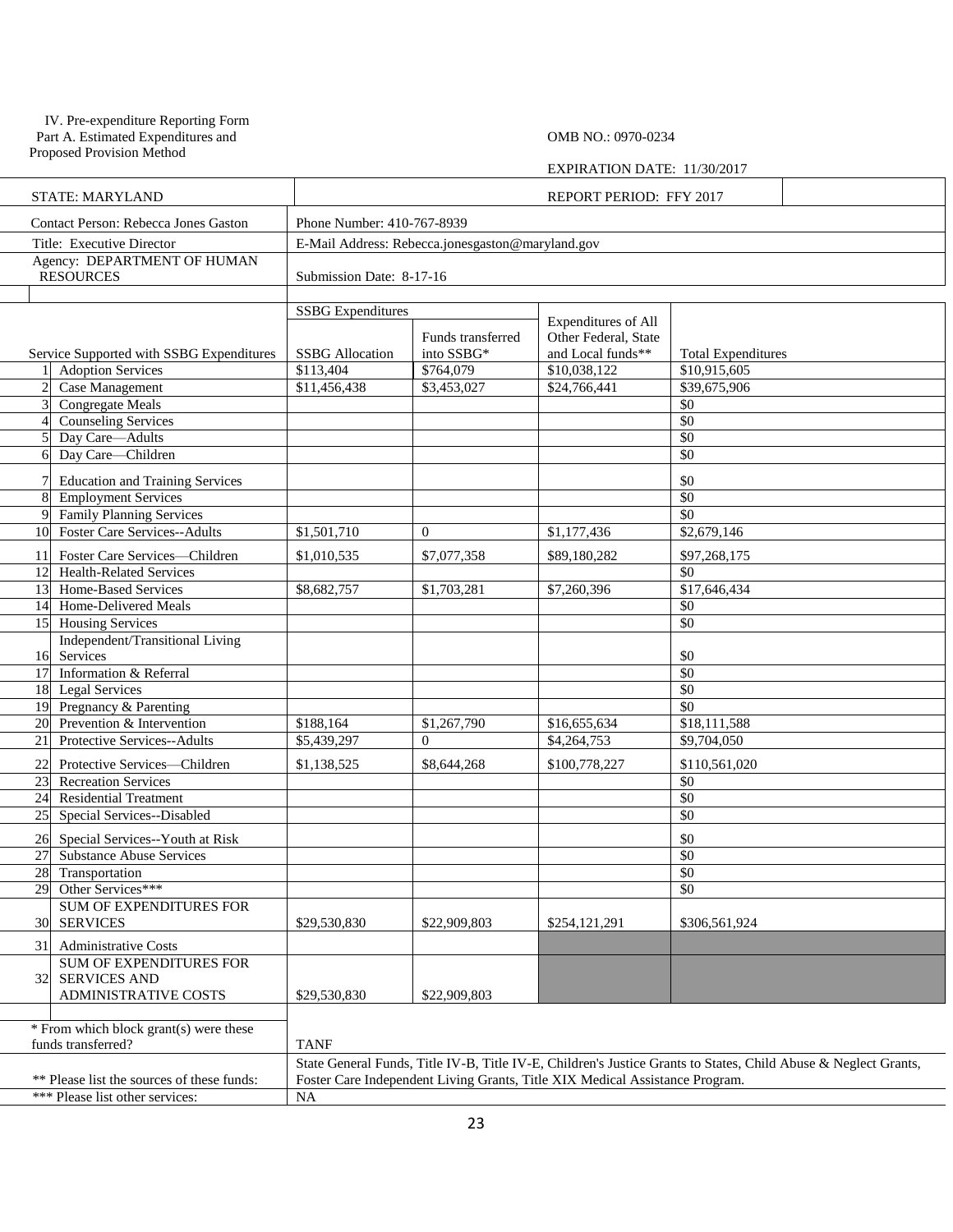#### **PART B. RECIPIENTS: Fiscal Year 2015**

| STATE: Maryland                   |  |
|-----------------------------------|--|
| FISCAL YEAR: Pre-Expenditure 2017 |  |

|                 |                                                |          |          | <b>Adults</b> |                  |        |         |
|-----------------|------------------------------------------------|----------|----------|---------------|------------------|--------|---------|
|                 |                                                |          | Adults   | <b>Adults</b> | <b>Adults</b>    |        |         |
|                 |                                                |          | Age      | Age           | of               |        |         |
|                 |                                                |          | 59 years | 60 Years      | Unknow           |        |         |
|                 |                                                |          | $\&$     | $\&$          | $\mathbf n$      | Total  |         |
|                 | Service Supported with SSBG Funds              | Children | Younger  | Older         | Age              | Adults | Total   |
| 1               | <b>Adoption Services</b>                       | 5,109    | 3,018    | 130           |                  | 3,148  | 8,257   |
| $\sqrt{2}$      | Case Management                                |          | 8,000    | 7,000         | 90               | 15,090 | 15,090  |
| 3               | <b>Congregate Meals</b>                        |          |          |               |                  |        |         |
| $\overline{4}$  | <b>Counseling Services</b>                     |          |          |               |                  |        |         |
| 5               | Day Care-Adult                                 |          |          |               |                  |        |         |
| 6               | Day Care Children                              |          |          |               |                  |        |         |
| $\overline{7}$  | <b>Education and Training Services</b>         |          |          |               |                  |        |         |
|                 | Employment                                     |          |          |               |                  |        |         |
| 8               | Services                                       |          |          |               |                  |        |         |
| 9               | Family Planning Services                       |          |          |               |                  |        |         |
| 10              | <b>Foster Care Services-Adults</b>             |          | 600      | 650           | $\boldsymbol{0}$ | 1,250  | 1,250   |
| 11              | Foster Care Services-Children                  | 7,220    |          |               |                  |        | 7,220   |
| 12              | <b>Health Related Services</b>                 |          |          |               |                  |        |         |
| 13              | <b>Home Based</b><br>Services                  |          | 400      | 1,100         | 20               | 1,520  | 1,520   |
| 14              | Home Delivered Meals                           |          |          |               |                  |        |         |
| 15              | <b>Housing Services</b>                        |          |          |               |                  |        |         |
| 16              | Independent/Transitional Living<br>Services    |          |          |               |                  |        |         |
| 17              | Information & Referral                         |          |          |               |                  |        |         |
| 18              | Legal Services                                 |          |          |               |                  |        |         |
| 19              | Pregnancy & Parenting Services                 |          |          |               |                  |        |         |
| 20              | Prevention & Intervention                      | 15,460   | 4,865    | 172           | 18               | 5,055  | 20,515  |
| 21              | Protective Services-Adults                     |          | 2,550    | 7,300         | 100              | 9,950  | 9,950   |
| 22              | Protective Services-Children                   | 46,340   |          |               |                  |        | 46,340  |
| 23              | <b>Recreation Services</b>                     |          |          |               |                  |        |         |
| 24              | <b>Residential Services</b>                    |          |          |               |                  |        |         |
| $\overline{25}$ | Special Services-Disabled                      |          |          |               |                  |        |         |
| 26              | Special Services-Youth at Risk                 |          |          |               |                  |        |         |
| 27              | <b>Substance Abuse Services</b>                |          |          |               |                  |        |         |
| 28              | Transportation                                 |          |          |               |                  |        |         |
| 29              | Other Services                                 |          |          |               |                  |        |         |
| 30              | <b>SUM OF RECIPIENTS OF</b><br><b>SERVICES</b> | 74,219   | 19,433   | 16,352        | 228              | 36,013 | 110,223 |
|                 |                                                |          |          |               |                  |        |         |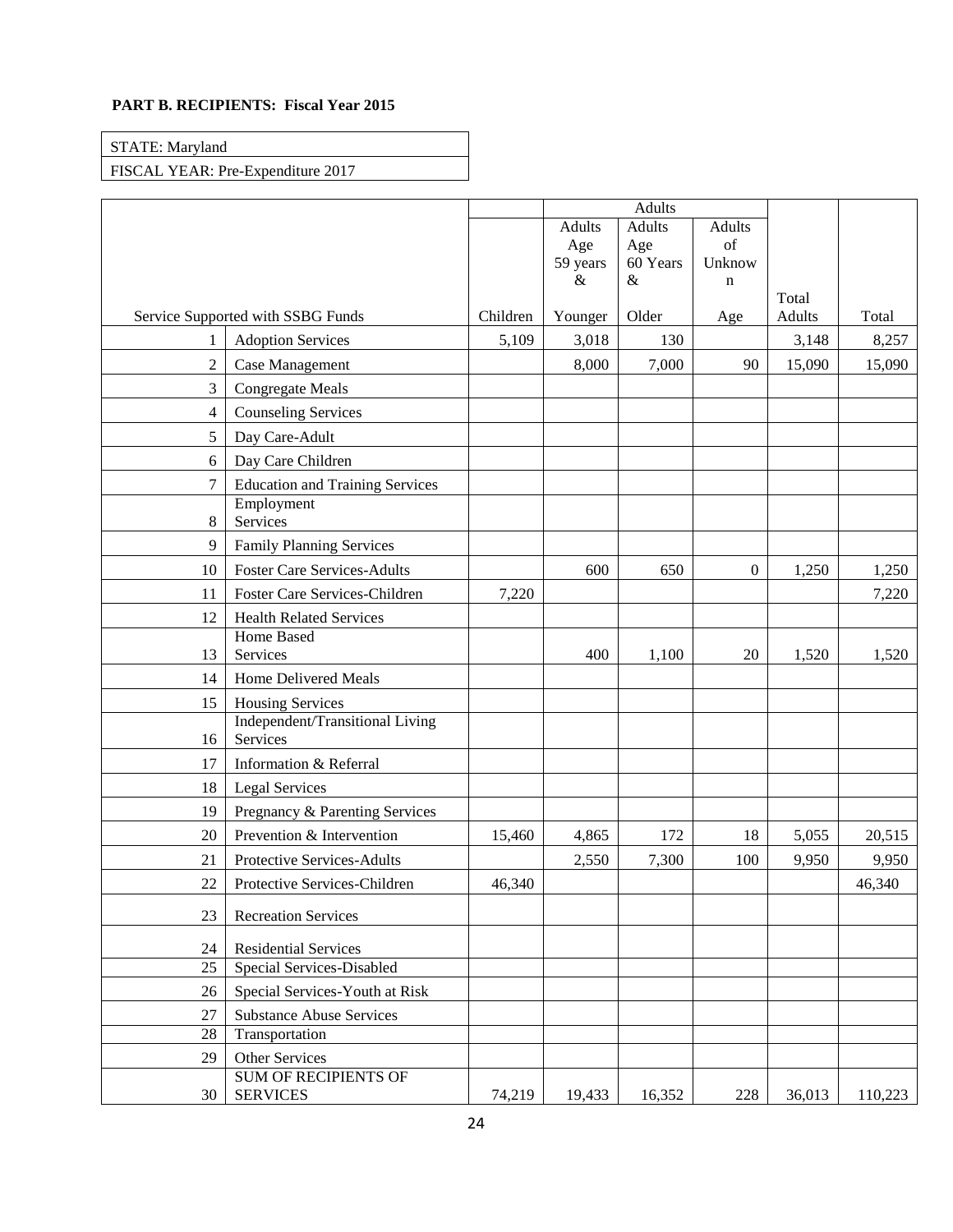## VI. Appendices

A. Documentation of Public Hearing (e.g. copies of public hearing notices, letters, newspaper articles, etc.)

## Press Release

## *DEPARTMENT OF HUMAN RESOURCES RELEASES DRAFT SOCIAL SERVICES BLOCK GRANT REPORT FOR 2015*

*Baltimore, MD (August 30, 2016)...The Department of Human Resources Draft Social Services Block Grant Report for the period October 1, 2016 through September 30, 2017 is now available for review and comments at the DHR website located at http://dhr.state.md.us.*

*Beginning in October 2016, Maryland anticipates receiving from the federal government approximately \$29.5 million in Social Services Block Grant (SSBG) funds. These funds, combined with other federal, state, and local funding, will provide a wide range of social services for Maryland residents. Some of the services provided by this funding include Adoption, Adult Protective Services, Foster Care, In-Home Aide Services, Intensive Family Services, and Services to Families with Children.*

*Federal law requires the Department to produce the SSBG report to explain program eligibility, the number of people served, the amount of funds spent, and the way service is provided. Comments and questions regarding the plan or its availability are due by September 30, 2016 and should be addressed to:*

*Rebecca Jones Gaston Executive Director 311 West Saratoga Street Baltimore, MD 21201* 

*###*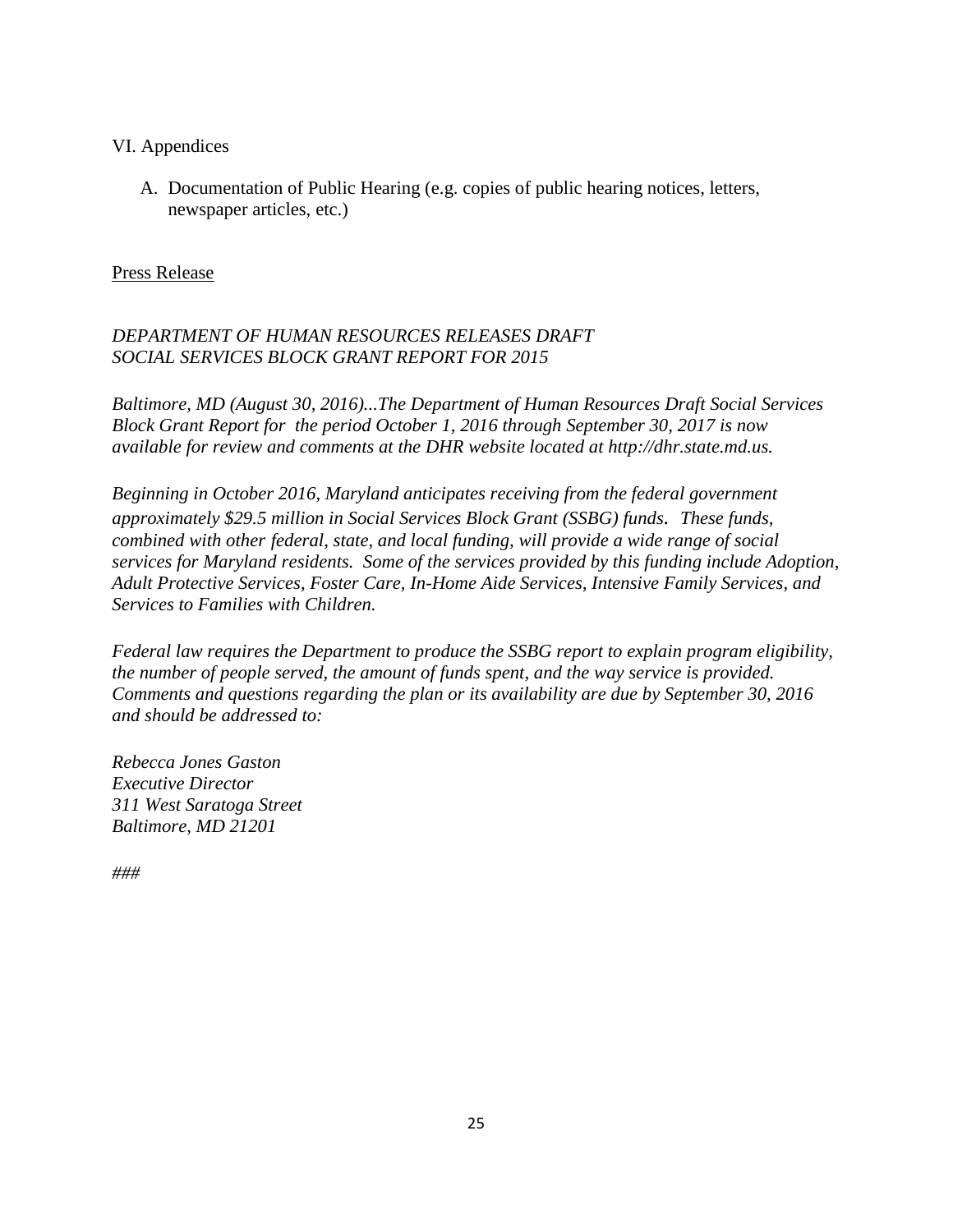#### B. Certifications

## **U.S Department of Health and Human Services Certification Regarding Drug-Free Workplace Requirements Grantees Other Than Individuals**

By signing and/or submitting this application or grant agreement, the grantee is providing the certification set out below.

This certification is required by regulations implementing the Drug-Free Workplace Act of 1988, 45CFR Part 76, Subpart F. The regulations, published in the January 31, 1998 Federal Register, require certification by grantees that they will maintain a drug-free workplace. The certification set out below is a material representation of fact upon which reliance will be placed when HHS determines to award the grant. False certification or violation of the certification shall be grounds for suspension of payments, suspension or termination of grants, or government-wide suspension or debarment.

The grantee certifies that it will provide a drug free environment by:

- (a) Publishing a statement notifying the employees that the unlawful manufacture, distribution, dispensing, possession or use of a controlled dangerous substance is prohibited by the grantee's workplace and specifying the actions that will be taken against employees for violation of such prohibition.
- (b) Establishing a drug-free awareness program to inform employees about:
	- (1) The dangers of drug abuse in the workplace;
	- (2) The grantee's policy of maintaining a drug-free workplace;
	- (3) Any available drug counseling, rehabilitation, and employee assistance programs; and
	- (4) The penalties that may be imposed upon employees for drug abuse violations occurring in the workplace;

(c) Making it a requirement that each employee to be engaged in the performance of the grant be given a copy of the statement required by paragraph (a);

(d) Notifying the employee in the statement required by paragraph (a) that, as a condition of employment under the grant, the employee will:

- (1) Abide by the terms of the statement; and,
- (2) Notify the employer of any criminal drug statute conviction for a violation occurring in the workplace no later than 5 days after such conviction;
- (e) Notifying the agency within 10 days after receiving notice under subparagraph  $(d)(2)$  from an employee or otherwise receiving actual notice of such conviction;
- (f) Taking one of the following actions, within 30 days of receiving notice under subparagraph  $(d)(2)$ , with respect to any employee who is so convicted:
	- (1) Taking appropriate personnel action against such an employee, up to and including termination; or
	- (2) Requiring such employee to participate satisfactorily in a drug abuse assistance or rehabilitation program approved for such purposes by a Federal, State, or local health, law enforcement, or other appropriate agency.

 (g) Making a good faith effort to maintain a drug-free workplace through implementation of paragraphs (a), (b), (c), (d), (e), and (f).

GPO 942-949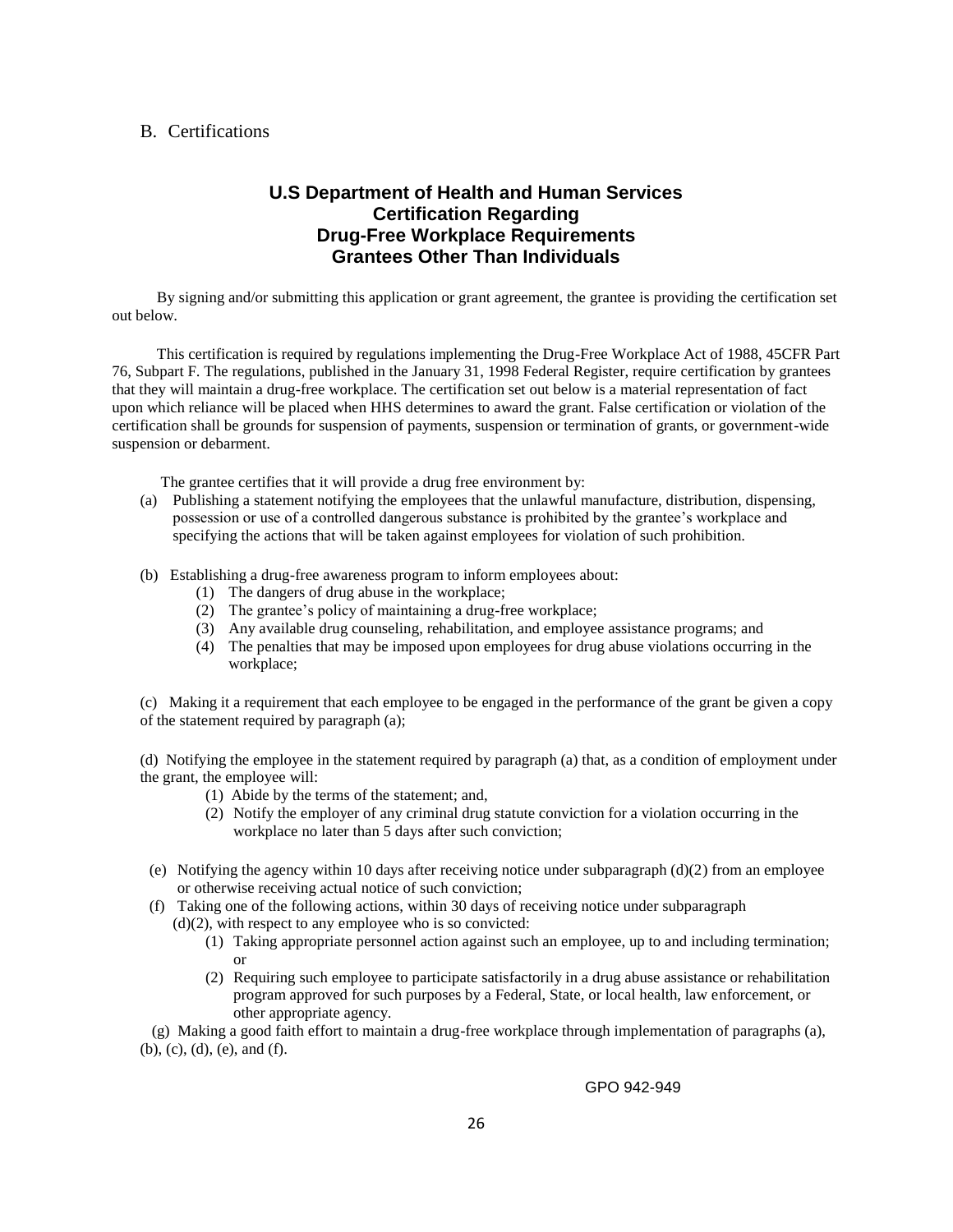#### **CERTIFICATION REGARDING ENVIRONMENTAL TOBACCO SMOKE**

Public Law 103227, Part C Environmental Tobacco Smoke, also known as the pro Children Act of 1994, requires that smoking not permitted in any portion of any indoor routinely leased or contracted for by an entity and used routinely or regularly for provision of health, day care, education, or library services to children under the age of 18, if the services are funded by Federal programs either directly or through State or local governments, by Federal grant, contract, loan, or loan guarantee. The law does not apply to children's services provided in private residences, facilities funded solely by Medicare or Medicare funds, and portions of facilities used for inpatient drug or alcohol treatment. Failure to comply with the provisions of the law may result in the imposition of a civil monetary penalty of up to \$1000 per day and/or the imposition of an administrative compliance order on the responsible entity. By signing and submitting this application the applicant/grantee certifies that it will comply with the requirements of the Act.

The applicant/grantee further agrees that it will require that language of this certification be included in any subawards which contain provisions for the children's services and that all subgrantees shall certify accordingly.

#### **CERTIFICATION REGARDING DEBARMENT, SUSPENSION, AND OTHER RESPONSIBILITY MATTERS—PRIMARY COVERED TRANSACTION**

(1) The prospective primary participant certifies to the best of its knowledge and belief, that it and its principals:

(a) Are not presently debarred, suspended, proposed for debarment, declared ineligible, or voluntarily excluded by any Federal department or agency;

(b) Have not within a three-year period preceding this proposal been convicted of or had a civil judgment rendered against them for commission of fraud or a criminal offense in connection with obtaining, attempting to obtain, or performing a public (Federal, State or local) transaction or contract under a public transaction; violation of Federal or State antitrust statutes or commission of embezzlement, theft, forgery, bribery, falsification or destruction of records, making false statements, or receiving stolen property;

(c) Are not presently indicted for or otherwise criminally charged by a governmentally entity )Federal, State or local) with commission of any of the offenses enumerated in paragraph (1)(b) of this certification; and

(d) Have not within a three-year period preceding this application/proposal had one or more public transactions (Federal, State or local) terminated for cause or default.

(2) Where the prospective primary participant is unable to certify to any of the statements in this certification, such participant shall attach an explanation to this proposal.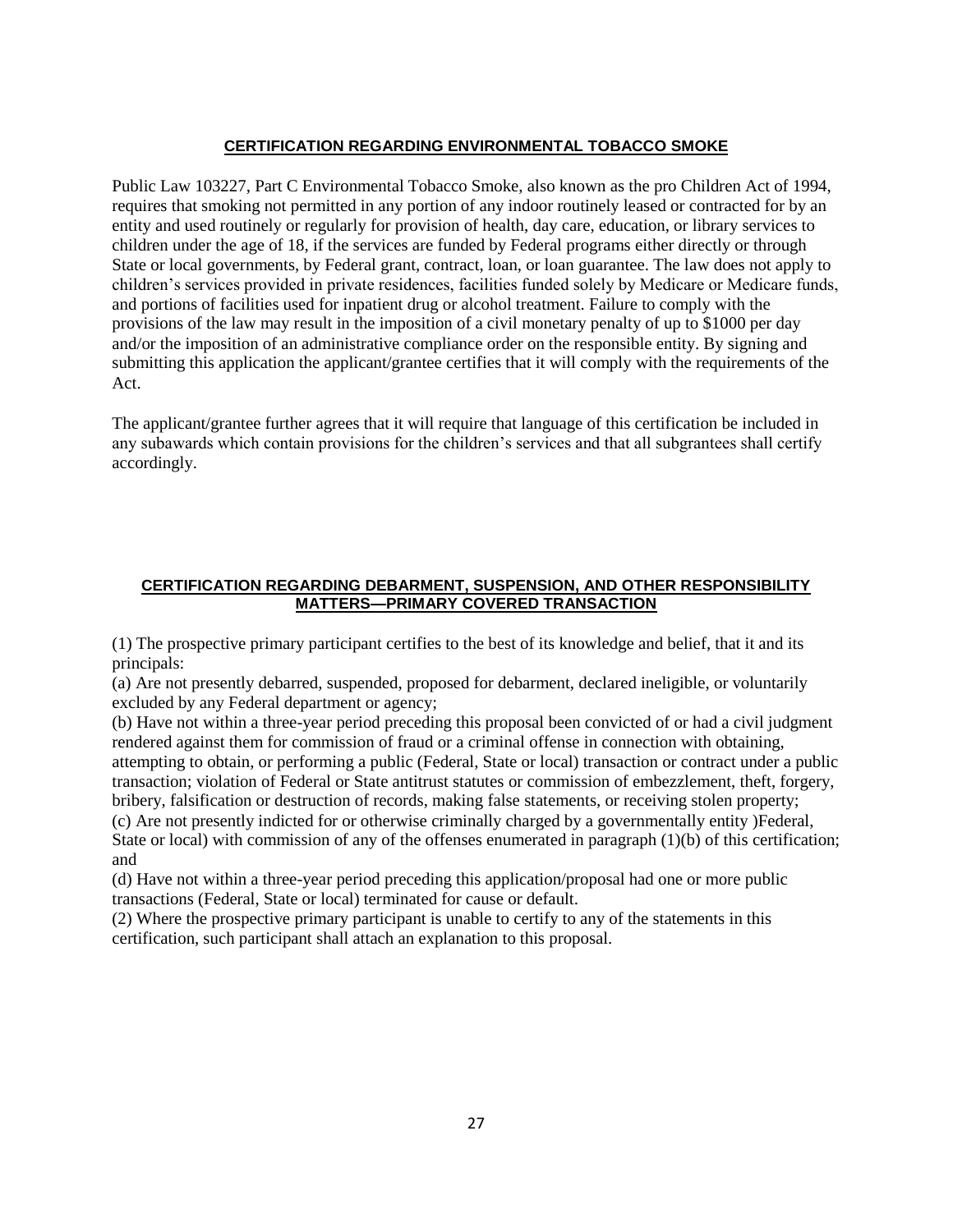## **Certification for Contracts, Grants, Loans And Cooperative Agreements**

The undersigned certifies, to the best of his or her knowledge and belief, that;

- 1) No Federal appropriated funds have been paid or will be paid, by or on behalf of the undersigned, to any person for influencing or attempting to influence an officer or employee of any agency, a Member of Congress, an officer or employee of Congress, or an employee of a member of Congress in connection with the awarding of any Federal contract, the making of any Federal grant, the making of any Federal loan, the entering into of any cooperative agreement, and the extension, continuation, renewal, amendment, or modification of any Federal contract, grant, loan, or cooperative agreement.
- 2) If any funds other than Federal appropriated funds have been paid or will be paid to any person for influencing or attempting to influence an officer or employee of any agency, a member of Congress, and officer or employee of Congress, or an employee of a member of Congress in connection with this Federal contract, grant, loan or cooperative agreement, the undersigned shall Complete and submit Standard Form-LLL, "Disclosure Form to Report Lobbying," In accordance with its instructions.
- 3) The undersigned require that the language of this certification to be included in the award documents for all subawards at all tiers (including subcontracts, subgrants, and contracts under grants, loans, and cooperative agreements) and that all subrecipients shall certify and disclose accordingly.

This certification is a material representation of fact upon which reliance was placed When this transaction was made or entered into. Submission of this certification is a Prerequisite for making or entering into this transaction imposed by section 1352, title 31, U.S. Code. Any person who fails to file the required certification shall be subject to a civil penalty of not less than \$10,000 and not more than \$100,000 for each such failure.

|                             | <u> State of Maryland – Department of Human Resources</u> |      |
|-----------------------------|-----------------------------------------------------------|------|
|                             | Organization                                              |      |
|                             |                                                           |      |
|                             | Secretary                                                 |      |
| <b>Authorized Signature</b> | Title                                                     | Date |
|                             |                                                           |      |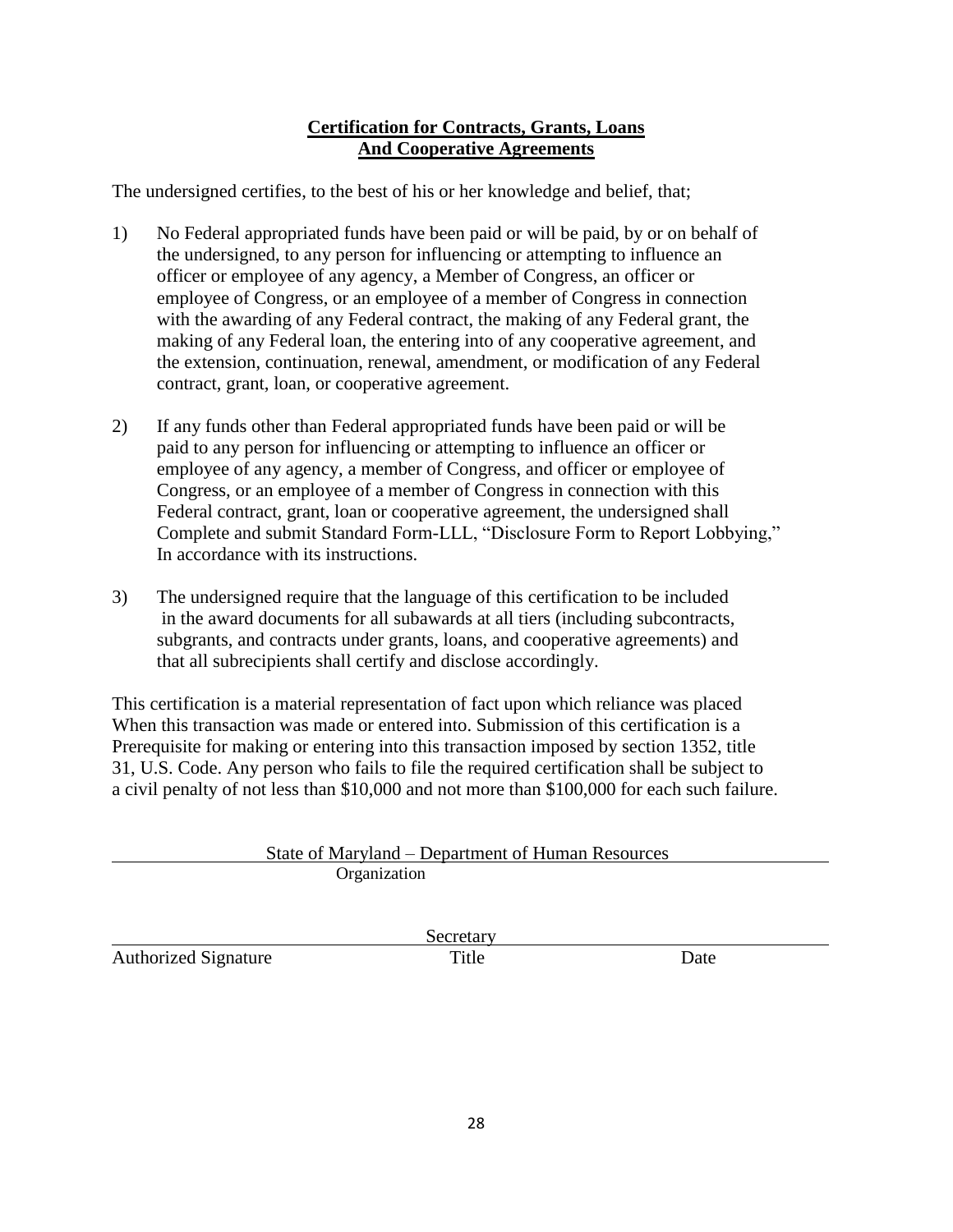## C. Proof of Audit

Federal law requires that "Each State shall, not less often than every two years, audit its expenditures from amounts received (or transferred for use) under this title…Within 30 days following the completion of each audit, the State shall submit a copy of the audit to the legislature of the State and to the Secretary. (Sec. 2006 [42 U.S.C. 1397e]

An Independent Auditor completed its report for Maryland for the year ending June 30, 2015 and determined that there were no audit findings related to the Social Services Block Grant, and that the SSBG was in compliance with requirements applicable to each major program on internal control in accordance with OMB Circular A-133 and OMB Uniform Guidance. The 2015 Single Audit did not rule the SSBG to be a major program in 2015 and therefore did not conduct a full compliance review of the SSBG in 2015. Copies of the 2015 Audit are available from the Department on request.

VII. Additional Data or Information (as needed)